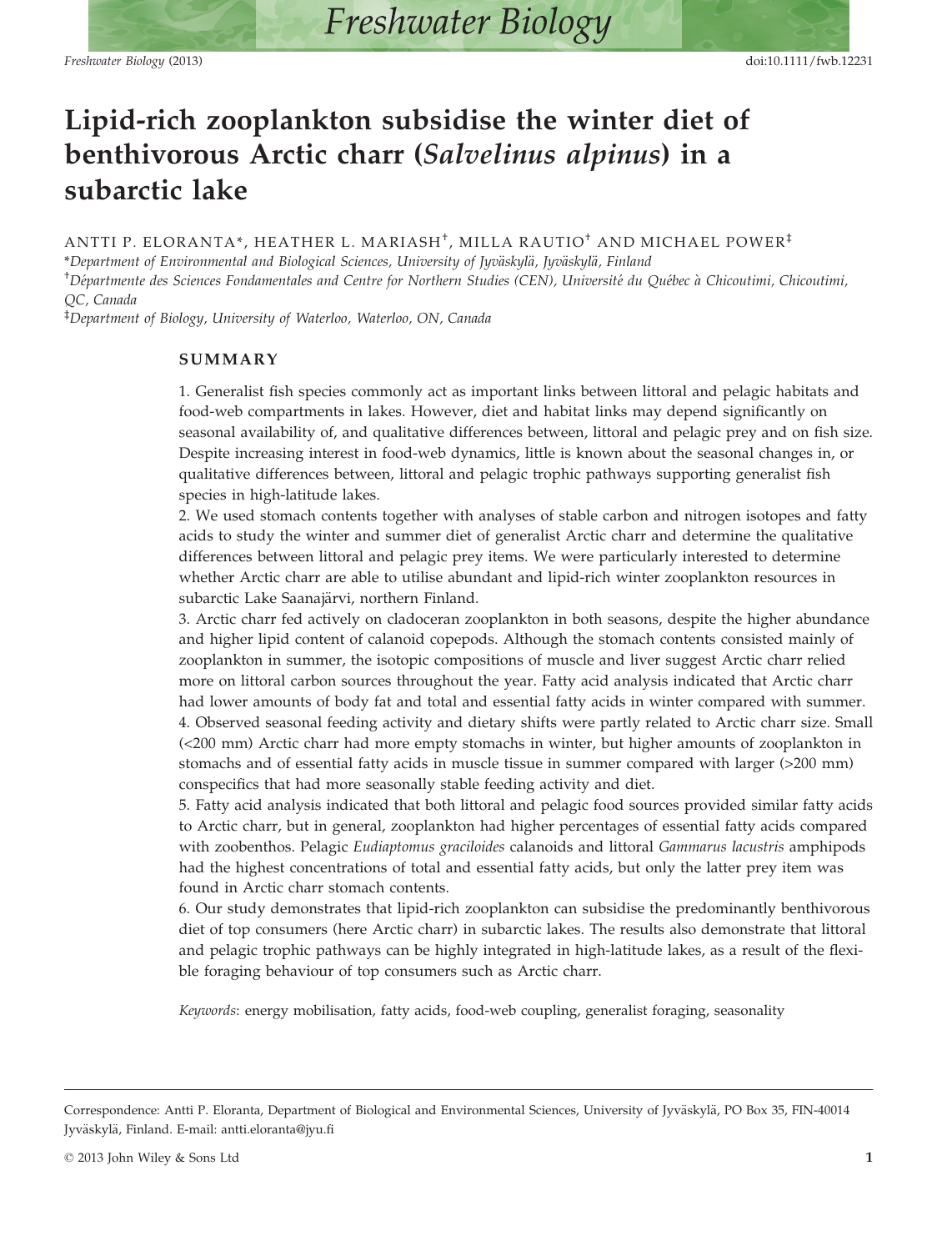#### Introduction

Several food-web studies have demonstrated that littoral and pelagic trophic pathways in lakes are highly integrated (Schindler & Scheuerell, 2002; Vadeboncoeur, Vander Zanden & Lodge, 2002). The argument is supported by the fact that many consumers, from benthic and pelagic invertebrates up to top consumers, often show generalist foraging across lake habitat boundaries (Solomon et al., 2011; Thompson, Dunne & Woodward, 2012). For example, recent evidence from laboratory and field studies shows that littoral benthic algae can subsidise the predominantly phytoplankton-based diet of zooplankton (Rautio & Vincent, 2006; Mariash et al., 2011; Cazzanelli et al., 2012), whereas many benthic invertebrates (particularly mussels and profundal zoobenthos) consume largely pelagic carbon sources (Premke et al., 2010). However, the most apparent couplers of littoral and pelagic food-web compartments in lakes are generalist fish species that can undergo rapid changes in their feeding behaviour and habitat use (Vander Zanden & Vadeboncoeur, 2002; Rooney et al., 2006). Generalist foraging by fish has been shown to be particularly evident in high-latitude lakes where consumers must adapt to seasonal changes in prey availability, light and temperature (Hecky & Hesslein, 1995; Power, Reist & Dempson, 2008). Generalist fish can also play a major role in carbon and nutrient cycling in lakes, for example by feeding on benthic prey but providing nutrients to pelagic phytoplankton in dissolved format (Vanni, 2002; Glaholt & Vanni, 2005). From a whole community perspective, generalist foraging of fish may increase food-web stability by decreasing consumer-resource oscillations (Vadeboncoeur et al., 2005; Rooney et al., 2006; Kratina et al., 2012). Although generalist fish are increasingly used as model organisms in studies of energy flow and trophic cascades in freshwater food webs (e.g. Jeppesen et al., 2003; Vander Zanden, Vadeboncoeur & Chandra, 2011), little is known about the seasonal shifts in, and qualitative differences between, littoral and pelagic trophic pathways supporting top consumers in high-latitude lakes.

Winter is a critical period for the survival of benthic and pelagic organisms in high-latitude lakes (George & Hewitt, 1999; Vincent, Hobbie & Laybourn-Parry, 2008; Karlsson & Säwström, 2009). The limited primary production and the long, dark and cold ice-cover period demand special adaptations for overwintering invertebrate and fish consumers. Some zooplankton can form resting eggs, while some may stay active by storing lipids (Lee, Hagen & Kattner, 2006; Mariash, 2012) and/or

by substituting the reduced phytoplankton resources by feeding on benthic algae (Karlsson & Säwström, 2009; Mariash et al., 2011; Cazzanelli et al., 2012), or on heterotrophic bacteria or nanoflagellates that derive energy from allochthonous carbon via the microbial loop (Ask et al., 2009; Rautio, Mariash & Forsström, 2011). In some high-latitude lakes, some zooplankton species have been observed to reach a maximum density peak in winter (Rautio, Sorvari & Korhola, 2000) and to develop high lipid stores for overwintering and reproduction (Snow, 1972; Mariash, 2012). These lipid-rich zooplankton resources may provide an important food source for generalist fish such as Arctic charr (Salvelinus alpinus).

While benthic invertebrates are typically larger and may dominate the energy supply to top consumers in high-latitude lakes, pelagic zooplankton may support the physiological requirements of overwintering fish by providing higher concentrations of essential fatty acids (Smyntek et al., 2008; Ravet, Brett & Arhonditsis, 2010). The physiological requirements and feeding behaviour of generalist fish are highly dependent on individual ontogenetic stage, because size and maturity affect foraging efficiency, predation risk, competitive dominance and basic metabolic rate (Werner & Gilliam, 1984; Byström et al., 2006; Persson & De Roos, 2007). Hence, to understand trophic dynamics and energy mobilisation in high-latitude lakes, it is important to pay particular attention to the effect of top consumer size, and the potential for seasonal changes in the quantity and the quality of littoral and pelagic food resources.

Although stable isotope studies suggest that top consumers like Arctic charr rely heavily on littoral carbon sources in high-latitude lakes (Karlsson & Byström, 2005; Eloranta, Kahilainen & Jones, 2010), lipid-rich zooplankton may supplement the limited littoral food resources in winter. For example, previous studies from subarctic lakes have shown that zooplankton can be an important dietary item for Arctic charr in autumn/early winter, particularly for small fish (Klemetsen et al., 2003; Amundsen, Knudsen & Klemetsen, 2008; Amundsen & Knudsen, 2009). Nevertheless, the extent to which littoral and pelagic trophic pathways support top consumers in high-latitude lakes may largely depend on seasonal food availability and on qualitative differences between littoral and pelagic prey items as sources of physiologically important fatty acids.

Stable isotope analysis (SIA) has been widely used to study the reliance of freshwater invertebrate and fish consumers on littoral and pelagic carbon (e.g. Hecky & Hesslein, 1995; Sierszen, McDonald & Jensen, 2003; Vander Zanden et al., 2011). While stomach contents analysis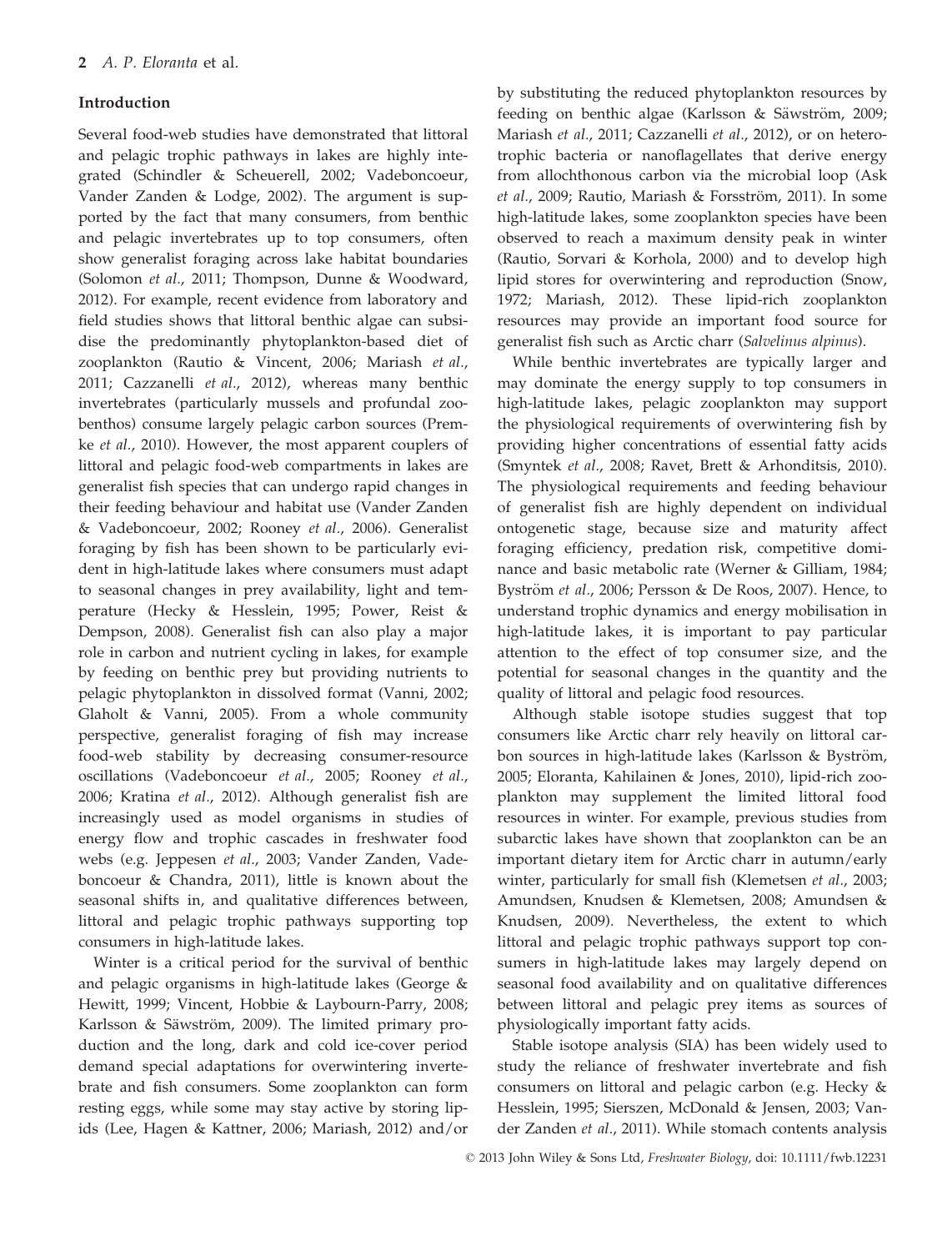(SCA) provides information about recent foraging with high taxonomic resolution, SIA reflects the main longterm carbon sources assimilated into body tissues (McCarthy et al., 2004; Davis et al., 2012). In turn, while SIA can be used as an effective tool to study the trophic pathways supporting top consumers, the method does not reflect qualitative differences between littoral and pelagic food sources. To compensate for the shortcomings of SCA and SIA, fatty acid analysis (FAA) can be used to quantify the physiological status of top consumers and the qualitative differences between consumed littoral and pelagic prey items (Brett et al., 2009; Iverson, 2009).

To supplement the limited knowledge of winter trophic pathways in high-latitude lakes, we studied the winter and summer diet of Arctic charr in the Finnish subarctic Lake Saanajärvi, where zooplankton have been observed to develop high lipid concentrations and to occur in relatively high abundances during winter (Rautio et al., 2000; Syväranta & Rautio, 2010). We used stomach contents and stable carbon and nitrogen isotope analyses to investigate the recent and long-term reliance of Arctic charr on littoral and pelagic food resources. We also analysed the fatty acid compositions of the fish and their putative food sources to investigate seasonal and size-related differences in fish physiological status and the quality of littoral and pelagic prey items. Previous studies from Saanajärvi (Eloranta et al., 2010) and other Arctic charr lakes (L'Abée-Lund *et al.,* 1993; Riget et al., 2000; Amundsen & Knudsen, 2009) have indicated that Arctic charr longer than 200 mm are not typically preyed upon by cannibalistic conspecifics or other piscivorous fish and therefore may undergo significant seasonal habitat and dietary shifts. In contrast, fish smaller than 200 mm typically avoid predation by remaining near benthic areas throughout the year. Hence, we compared the SCA, SIA and FAA data for Arctic charr size groups of total length <200 mm and >200 mm. We focussed on three main study questions: (i) Do Arctic charr feed on lipid-rich zooplankton in winter? (ii) Do the diet and fatty acids composition of Arctic charr depend on fish size? and (iii) Do littoral and pelagic food sources have different fatty acid compositions indicative of potential qualitative differences between the main pelagic and littoral trophic pathways?

#### Methods

#### Study area

Lake Saanajärvi (69°05'N; 20°87'E) is a small (0.7 km<sup>2</sup>), dimictic, ultraoligotrophic lake with a small catchment

© 2013 John Wiley & Sons Ltd, Freshwater Biology, doi: 10.1111/fwb.12231

area (460 ha) and a maximum depth of 24 m, situated above the treeline (679 m a.s.l) in the subarctic Kilpisjärvi region of north-western Finland (see Fig. S1 in Supporting Information). The littoral and pelagic zones in Saanajärvi extend down to around 15 m [i.e. the compensation depth to which 1% of photosynthetically available surface radiation penetrates; measured using LI-1400 light meter (wavelength 400–700 nm; Li-Cor Inc., Lincoln, NE, U.S.A.)]. The lake is typically ice-free between late June and mid-October, and the maximum surface water temperature (13–15 °C) is usually reached in August, while the water temperature is 0–4 °C under ice (Rautio et al., 2000; Forsström et al., 2005). Saanajärvi contains a monomorphic population of Arctic charr that were introduced to the lake in 1993 and low numbers of brown trout (Salmo trutta) of unknown origin. Eudiaptomus graciloides, Cyclops abyssorum and Daphnia umbra are present in the water column throughout the year, although E. graciloides make up more than 40% of the zooplankton community under the ice in Saanajärvi (Rautio et al., 2000, 2011). In summer, the zooplankton community is more diverse, with both copepod and several cladoceran species (D. umbra, Bosmina sp., Holopedium gibberum and Polyphemus pediculus). The cladoceran zooplankton (D. umbra and H. gibberum) density peaks in late spring and/or late summer (Rautio et al., 2000, 2011).

#### Sampling and sample preparation

Arctic charr were caught between 29 January and 9 February and between 18 and 20 August 2011 from Saanajärvi using seasonally dependent sampling protocols. In winter,  $1.8 \times 30$  m gillnets with 30–35-mm (knot to knot) mesh were pulled under ice on the lake bottom at depths of 5–10 m. Logistical considerations prevented attempts to set pelagic or profundal zone nets, but Arctic charr are known to prefer littoral habitat in winter (Klemetsen et al., 2003; Amundsen & Knudsen, 2009). A more comprehensive sampling procedure was employed in August when three sets of gillnets (12–60-mm mesh) were set in the littoral and profundal zones (benthic gill nets; 0–10 m and 15–24 m, respectively) and in the uppermost pelagic zone (floating gill nets; set to the surface above 15–24 m depth) of the lake. However, in August, most Arctic charr were caught from the littoral zone (88%), while only 4% and 8% were caught from the pelagic and profundal zones, respectively. The total gillnet catch from Saanajärvi included 33 Arctic charr in winter, whereas a total of 37 Arctic charr were randomly chosen in summer to balance summer and winter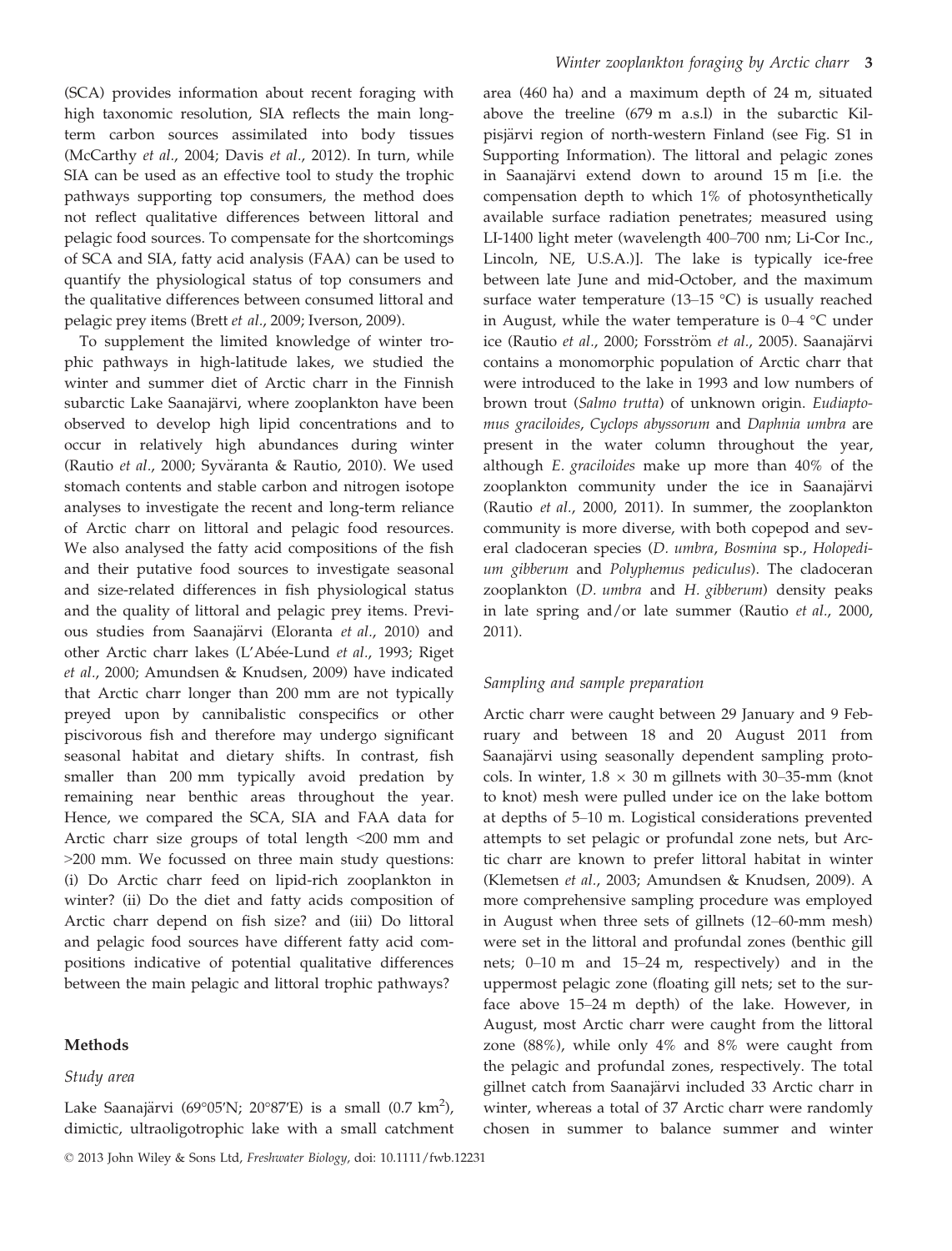sample sizes. Although different seasonal sampling strategies were used, mean total length of subsampled Arctic charr (range from 109 to 503 mm) did not differ significantly between seasons ( $U = 534$ ,  $n = 70$ ,  $P = 0.37$ ). Arctic charr caught from the pelagic zone in August were slightly larger (mean  $\pm$  SD total length:  $191 \pm 77$  mm) than the littoral-caught conspecifics  $(161 \pm 61 \text{ mm}; U = 1634, n = 496, P = 0.03).$ 

Nets were checked daily after 21–27 h soaking time, and fish were removed, euthanised and transported on ice to the laboratory, where total length (mm) and mass (g) were recorded for each fish. Stomachs were removed for immediate SCA. Finally, an approximate  $20 \times 20$  mm piece of fresh dorsal muscle tissue was dissected from each fish, frozen at  $-20$  °C and freeze-dried for stable carbon and nitrogen isotope (SIA) and fatty acid (FAA) analyses that reflect long-term food source assimilation and physiological status of individual fish, respectively. In addition, an approximate  $10 \times 10$  mm piece of fresh liver was dissected from each fish for SIA, because liver has a more rapid turn-over rate and thus reflects the diet over a shorter period than the muscle tissue (Perga & Gerdeaux, 2005). Dried muscle samples for FAA were immediately stored at  $-80$  °C, while the samples for SIA were stored at  $-20$  °C.

Removed stomachs were opened, and the total fullness was visually determined on a percentage scale ranging from empty (0%) to completely full (100%). Prey items were identified to species, genus or family, and their contribution to total stomach fullness was estimated following Amundsen, Gabler & Staldvik (1996). In the final presentation of SCA data, the observed 16 prey taxa were grouped into: (1) cladoceran zooplankton (D. umbra, Bosmina sp.), (2) predatory cladocerans (Bythotrephes longimanus, P. pediculus), (3) copepods (C. abyssorum), (4) Gammarus lacustris amphipods, (5) chironomid larvae, (6) other benthos (Pisidium sp. mussels, Valvatidae and Lymnaea sp. snails, trichopteran larvae, plecopteran nymphs, unidentified insects), (7) pleuston (chironomid pupae, adult terrestrial insects) and (8) fish (Arctic charr). The dietary similarity between all Arctic charr caught in winter and summer and between small  $\left($  <200 mm) and large  $\left($  >200 mm) Arctic charr caught in each season was tested with a nested analysis of similarities (ANOSIM) using PAST 2.17 program (Hammer, Harper & Ryan, 2001). Similarity percentages (SIMPER) were also calculated in PAST to determine whether a particular prey taxon was most important in determining the potential seasonal or sizerelated differences in Arctic charr diet. In addition, the dietary niche width of all winter and summer Arctic

charr and of small and large individuals was calculated using Levins' (1968) index (B).

Qualitative samples of littoral (depth  $\leq$  5 m) benthic macroinvertebrates (hereafter zoobenthos) were collected in August 2011 for SIA and FAA using an Ekman grab in deep (1–5 m) and a kick-net or hand-picking in shallow (0–1 m) sites. Ekman and kick-net samples were sieved through a  $500$ - $\mu$ m mesh, and zoobenthos were separated into taxonomic groups. Zooplankton were collected in January/February and July/August 2008 and 2011 with replicate vertical hauls from 20 m depth to surface using a 50 µm net. Samples were later sieved through  $100$ - $\mu$ m and  $200$ - $\mu$ m meshes to retain only large zooplankton. After separation, both zoobenthos and zooplankton were left in cool tap water for a few hours for animals to void their guts. Finally, the samples were frozen at  $-20$  °C, freeze-dried and stored at  $-20$  °C (SIA) or at  $-80$  °C (FAA) for later preparation.

All freeze-dried fish muscle and liver tissues, zoobenthos (only soft body tissue from molluscs) and zooplankton samples were homogenised and weighed (0.5–0.6 mg of powder) prior to SIA of carbon ( $\delta^{13}$ C) and nitrogen  $(\delta^{15}N)$  conducted as described in Eloranta, Knudsen & Amundsen (2013). The Stable Isotope Analysis in R, version 4.1.3 (SIAR; Parnell et al., 2010) package was used to compute the relative contribution of littoral carbon in the long-term diet of Arctic charr. Comparisons of Arctic charr littoral reliance between seasons and size groups were conducted by comparing the 95% Bayesian credibility intervals which were considered significantly different when showing no overlap. Only those zoobenthos and zooplankton taxa found in Arctic charr stomachs were chosen to calculate the littoral and pelagic baselines, respectively (see Table S1 in Supporting Information). Comparisons of Arctic charr long-term dietary (or isotopic) niche width between seasons were completed using the Stable Isotope Bayesian Ellipses in R (SIBER; Jackson et al., 2011) method in the SIAR package. The SIBER metrics are reformulated in a Bayesian approach to incorporate uncertainties related to sampling and sample sizes (Jackson et al., 2011). However, no niche width comparisons were performed between Arctic charr size groups due to insufficient sample sizes (Syväranta et al., 2013). The commonly used trophic fractionation factors of  $0.4 \pm 1.3\%$  for  $\delta^{13}C$  and  $3.4 \pm 1.0\%$  for  $\delta^{15}N$  were used (Post, 2002). The fish muscle and liver  $\delta^{13}C$  were not corrected for lipids due to recently demonstrated uncertainties related to commonly used lipid-normalisation procedures (e.g. Syväranta & Rautio, 2010; Boecklen et al., 2011; Fagan et al., 2011).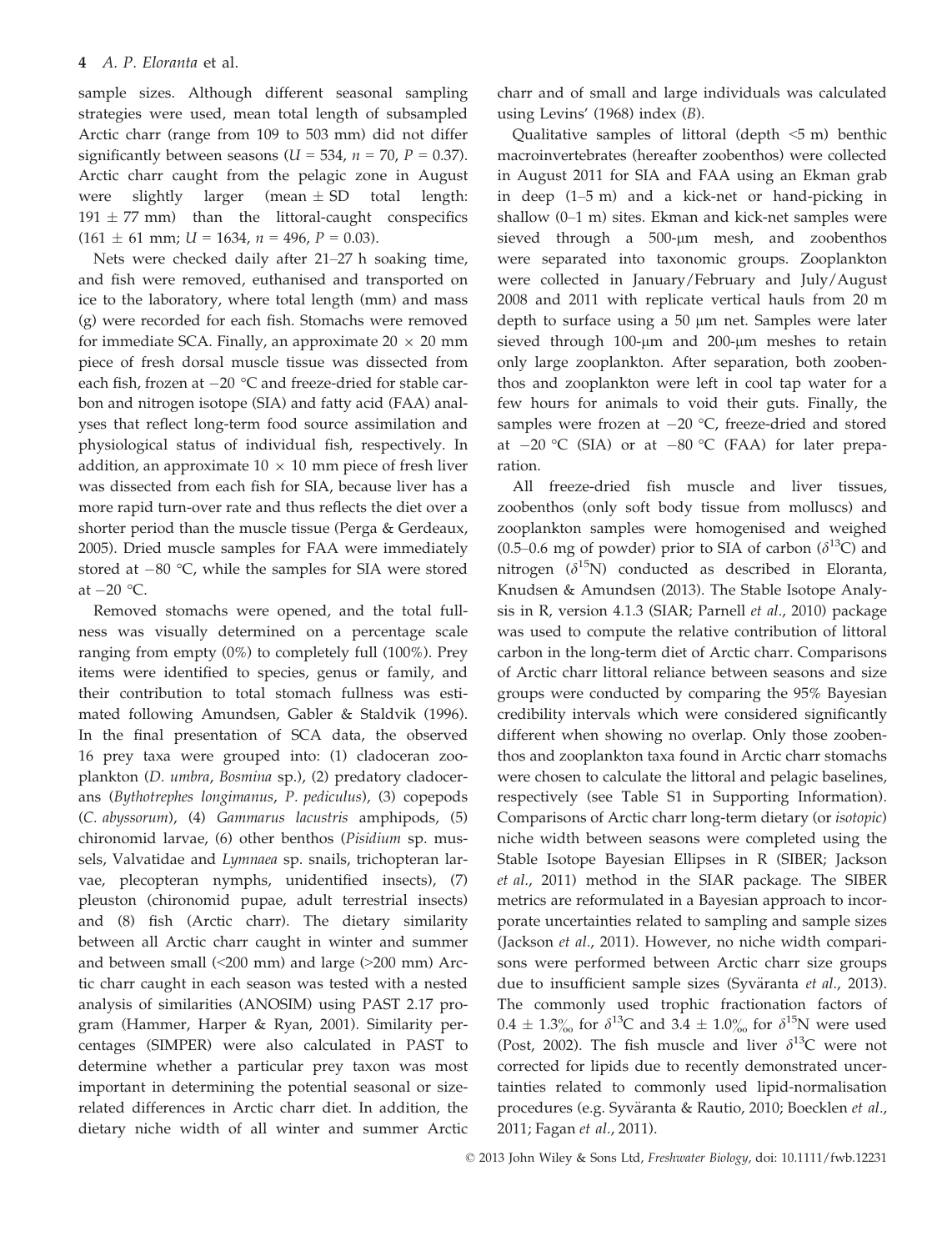#### Fatty acid analysis

Fatty acids were analysed using a three-step extractionmethylation protocol. Ideal dry weights for analysis were as follows: 26–29 mg fish, 3–6 mg zoobenthos and 0.5–1.5 mg zooplankton. Freeze-dried and weighed samples were extracted using a chloroform-methanol wash cycle and determined to µg lipid per mg dry mass by gravimetry (Mettler Toledo XP26DR; Mettler Toledo AG, Greidensee, Switzerland). The extracted lipids were methylated using toluene and  $H_2SO_4$ methanol and then solubilised in hexane. Fatty acids (C14–C24) were identified as fatty acid methyl esters (FAME) using a gas chromatograph equipped with a Supelco<sup>TM</sup> SP-2560 column (100 m, 25 mm i.d., 0.2  $\mu$ m film thickness; Sigma-Aldrich Co., St. Louis, MO, U.S.A.) and a flame ionisation detector (TRACE GC-FID THERMOTM; Thermo Fisher Scientific Corporation, Waltham, MA, U.S.A.). Total fatty acid concentrations were calculated using calibration curves based on known standard concentrations and are reported as  $\mu$ g FAMEmg C<sup>-1</sup>. Only those values exceeding a 1 µg mg  $C^{-1}$  threshold are used in the results. The concentration of essential fatty acids (EFA) is the sum of linoleic acid (LIN;  $18:2\omega_0$ ),  $\alpha$ -linolenic acid (ALA;  $18:3\omega_0$ ), stearidonic acid (SDA; 18 : 4 $\omega$ 3), arachidonic acid (ARA;  $20:4\omega$ 6), eicosapentaenoic acid (EPA;  $20:5\omega$ 3) and docosahexaenoic acid (DHA; 22 : 603). EPA, ARA and DHA are considered as the three most physiologically important fatty acids for fish (Ahlgren, Vrede & Goedkoop, 2009).

We compared the FAME composition and concentration in Arctic charr between seasons and between individuals in the small and large size groups within each season. To evaluate the qualitative differences between littoral and pelagic prey items, we compared concentrations of total FAMEs and EFAs, proportion of body fat and EFAs as well as ratios of  $\omega$ 3 :  $\omega$ 6 and DHA : ARA. High  $\omega$ 3 :  $\omega$ 6 and DHA : ARA ratios usually indicate high food quality and are more often observed in carnivorous/benthivorous fish and in aquatic food sources than in herbivorous/omnivorous fish or in terrestrial food (Ahlgren et al., 2009). The littoral prey included six families of zoobenthos (G. lacustris, chironomid, trichopteran and tipulid larvae, Lymnaea sp. and Oligochaeta), while the pelagic prey included the most common taxa from the summer zooplankton community (E. graciloides, D. umbra, Bosmina sp., B. longimanus, C. abyssorum and Rotifera Kellicottia longispina and Asplanchna sp.).

#### **Statistics**

Depending on the normality and homoscedasticity of the data, either a t-test or Mann–Whitney U-test was used to compare the stomach fullness, proportions of zooplankton and zoobenthos in stomach contents, concentrations of total FAMEs and EFAs, proportions of body fat and EFAs and the  $\delta^{13}$ C and  $\delta^{15}$ N values of all Arctic charr and individuals in the small and large size ranges between seasons and between size groups within each season. The same statistical tests were used to compare the concentrations of total FAMEs and EFAs and the proportions of body fat and EFAs in littoral and pelagic food sources. To reveal possible ontogenetic dietary shifts, linear regression was used to examine the significance of relationships between Arctic charr total length and muscle and liver  $\delta^{13}C$  and  $\delta^{15}N$  values. All statistical analyses were performed using PASW Statistics 18 for Windows (SPSS Inc., Chicago, IL, U.S.A.) and R 2.14.2 (R Development Core Team, 2012).

#### Results

#### Winter feeding of Arctic charr

Stomach content analysis showed that Arctic charr were actively feeding under the ice. Only two of 33 winter captured Arctic charr had completely empty stomachs (Table 1). Arctic charr showed significant difference in diet between the seasons (ANOSIM:  $R = 0.17$ ,  $P < 0.001$ ), and fed more actively and on more diverse prey in summer than in winter, as indicated by significantly higher stomach fullness and Levins' index values (Tables 1, 2 & 3). No E. graciloides calanoid copepods were found in Arctic charr stomachs in either season, whereas cladoceran zooplankton (particularly D. umbra) were an important food source in both seasons. According to SCA, Arctic charr fed significantly more on zooplankton in summer and significantly more on zoobenthos in winter (Tables 1, 2 & 3). The seasonal dietary difference resulted from the dominance of G. lacustris in winter and D. umbra and B. longimanus in summer (SIMPER contributions: 31, 26 and 17%, respectively).

In comparison, the SIAR results indicated that Arctic charr relied more on littoral than on pelagic carbon in both seasons and showed only a slightly (17–23%) higher littoral reliance in winter compared with summer (Table 1; Fig. 1). Correspondingly, the  $\delta^{13}$ C values of Arctic charr muscle and liver tissue showed no statistically significant differences between the seasons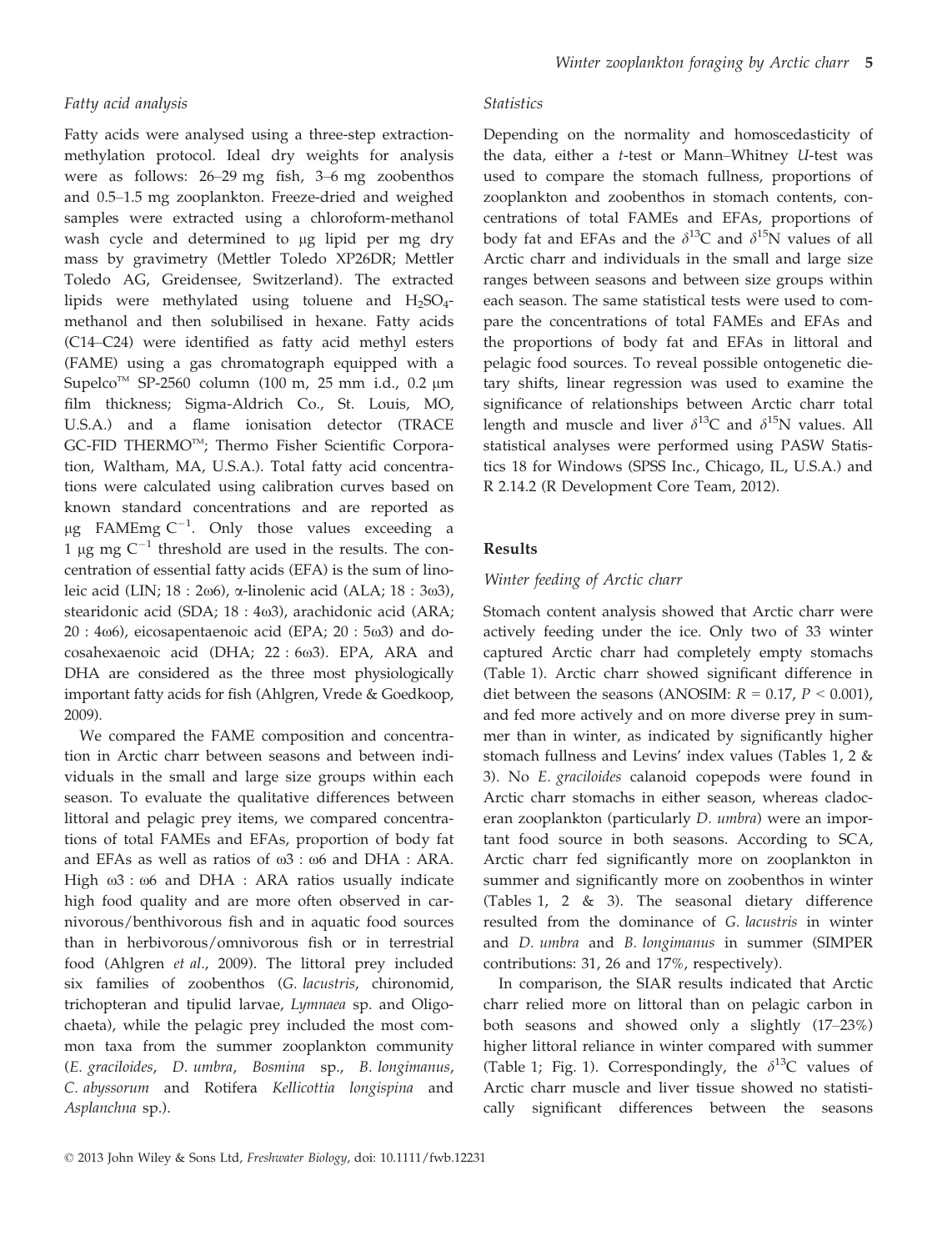|                                                   | Winter           |                          |             | Summer         |               |              |
|---------------------------------------------------|------------------|--------------------------|-------------|----------------|---------------|--------------|
|                                                   | All              | $<$ 200 mm               | $>200$ mm   | All            | $<$ 200 mm    | $>200$ mm    |
| <b>SCA</b>                                        |                  |                          |             |                |               |              |
| $\boldsymbol{n}$                                  | 33               | 14                       | 19          | 37             | 18            | 19           |
| Empty stomachs                                    | $\overline{2}$   | $\overline{2}$           | $\theta$    | $\theta$       | $\Omega$      | $\mathbf{0}$ |
| Stomach fullness (%)                              | $32 \pm 26$      | $13 \pm 11$              | $46 \pm 25$ | $49 \pm 26$    | $57 \pm 30$   | $42 \pm 20$  |
| Levins' $B$                                       | 2.5              | 2.8                      | 2.4         | 4.0            | 2.3           | 3.5          |
| Zooplankton proportion (%)                        | $34 \pm 20$      | $36 \pm 45$              | $33 \pm 42$ | $63 \pm 40$    | $78 \pm 32$   | $50 \pm 43$  |
| Zoobenthos proportion $(\%)$                      | $62 \pm 44$      | $64 \pm 45$              | $61 \pm 44$ | $34 \pm 39$    | $22 \pm 33$   | $45 \pm 43$  |
| <b>SIA</b>                                        |                  |                          |             |                |               |              |
| $\boldsymbol{n}$                                  | 33               | 14                       | 19          | 29             | 18            | 15           |
| $LP_{\text{muscle}}(\%)$                          | 84 (76-92)       | 75 (54-93)               | 87 (77-98)  | $67(56-79)$    | $67(52 - 83)$ | $67(51-83)$  |
| $LP_{\text{liver}}(\%)$                           | $81(71-90)$      | $65(45-84)$              | 86 (75–97)  | 58 (47–69)     | $51(38-64)$   | $64(48-81)$  |
| $\text{SEA}_\text{muscle}$                        | $4.7(3.2 - 6.3)$ | $\overline{\phantom{0}}$ |             | $4.5(3.1-6.1)$ |               |              |
| $\text{SEA}_{\text{liver}}$                       | $7.8(5.3-10.6)$  |                          |             | 6.6(4.5–8.9)   |               |              |
| FAA                                               |                  |                          |             |                |               |              |
| $\boldsymbol{n}$                                  | 20               | 9                        | 11          | 19             | 12            | 7            |
| Body fat $(\%)$                                   | $6 \pm 1$        | $6 \pm 1$                | $6 \pm 1$   | $8 \pm 4$      | $8 \pm 4$     | $9 \pm 4$    |
| FAME concentration ( $\mu$ g mg C <sup>-1</sup> ) | $59 \pm 17$      | $56 \pm 21$              | $63 \pm 13$ | $95 \pm 43$    | $80 \pm 24$   | $121 \pm 57$ |
| EFA concentration ( $\mu$ g mg C <sup>-1</sup> )  | $28 \pm 13$      | $24 \pm 15$              | $31 \pm 10$ | $46 \pm 17$    | $42 \pm 15$   | $52 \pm 19$  |
| EFA $(\%)$                                        | $44 \pm 16$      | $41 \pm 19$              | $47 \pm 13$ | $48 \pm 13$    | $50 \pm 15$   | $45 \pm 7$   |

Table 1 Summary table of stomach contents (SCA), stable isotope (SIA) and fatty acid (FAA) data obtained from all, <200 and >200 mm Arctic charr caught from Lake Saanajärvi in winter and summer 2011

All values are given as mean  $\pm$  SD except Levins' B dietary niche indices, and the Stable Isotope Analysis in R littoral proportion (LP) and Stable Isotope Bayesian Ellipses in R niche width (SEA<sub>B</sub>; Standard Ellipse Area) estimates presented as means with 95% Bayesian credibility intervals (in parentheses). No SEA niche width comparisons were performed between Arctic charr size groups due to insufficient sample sizes, Abbreviations in FAA refer to total fatty acid methyl esters (FAME) and essential fatty acids (EFA).

|            | $\boldsymbol{n}$ | Cladocera | Pred. clad. | Copepoda | <i>Gammarus</i><br>lacustris | Chiron. l. | Other zoob. | Pleuston | Arctic<br>charr |
|------------|------------------|-----------|-------------|----------|------------------------------|------------|-------------|----------|-----------------|
| Winter     |                  |           |             |          |                              |            |             |          |                 |
| All        | 33               | 31        |             |          | 54                           | 5          |             |          | 8               |
| $<$ 200 mm | 14               | 31        |             |          | 46                           | 21         |             |          |                 |
| $>200$ mm  | 19               | 31        |             |          | 56                           |            |             |          | 10              |
| Summer     |                  |           |             |          |                              |            |             |          |                 |
| All        | 37               | 44        | 26          | $<$ 1    | 18                           |            | 8           |          |                 |
| $<$ 200 mm | 18               | 72        | 14          |          | 5                            |            | 6           | ◁        |                 |
| $>200$ mm  | 19               | 8         | 42          | $<$ 1    | 35                           | ≺Ι         | 10          |          |                 |

Table 2 Relative proportion (volume) of different prey items in the stomach contents of all Arctic charr and individuals in the <200 and >200 mm size ranges caught in winter and summer

Corresponding Levins' B dietary niche width estimates are given in Table 1. Abbreviations refer to predatory cladocerans (Pred. clad.), chironomid larvae (Chiron. l.) and other zoobenthos (Other zoob.).

(Table 3). The muscle  $\delta^{15}N$  values were statistically, although not biologically (on average  $0.6\%$ ), significantly higher in summer than in winter (Table 3). The SIBER isotopic niche width estimates showed no significant differences between the seasons, but the liver tissue showed slightly higher isotopic variation than the muscle tissue (Table 1). The FAA data indicated Arctic charr had both higher percentage of body fat and concentrations of total FAMEs and EFAs in summer compared with winter (Tables 1  $\&$  3). However, neither the relative

proportion of EFAs (Tables 1  $\&$  3) nor FA composition (Fig. 2) differed between seasons.

## Size-related differences in Arctic charr seasonal feeding

When looking at the SCA, SIA and FAA results regardless of season, there were no significant differences  $(P > 0.05)$  in stomach fullness, proportion of zooplankton and zoobenthos in stomach contents, muscle  $\delta^{13}$ C and  $\delta^{15}$ N values, or proportions of EFA or body fat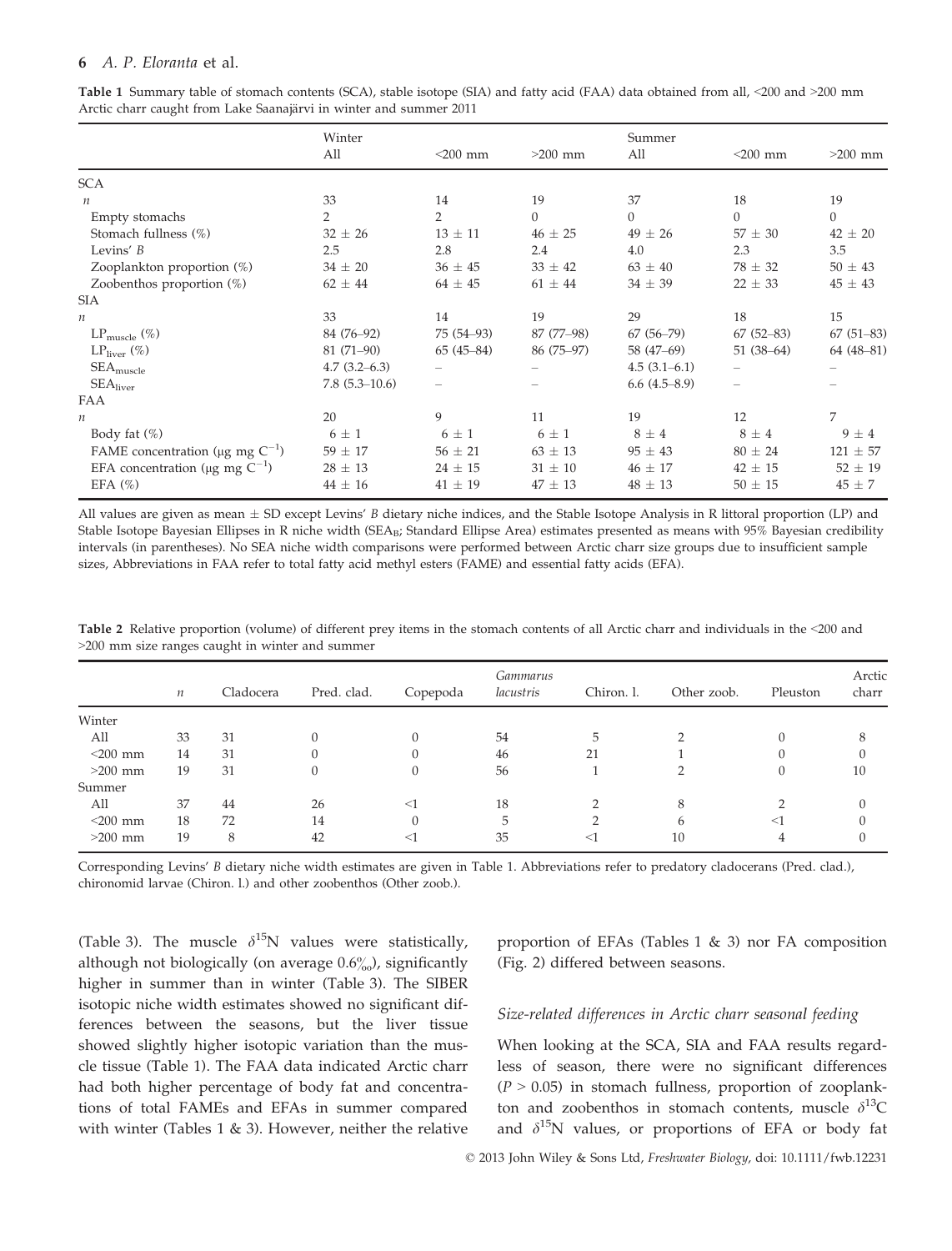between small and large Arctic charr (Tables 1 & 4; Fig. 1). In contrast, small Arctic charr had significantly lower liver  $\delta^{13}$ C and  $\delta^{15}$ N values (on average 1.9 and



Fig. 1 Proportion of littoral dietary carbon in (a) muscle and (b) liver of all Arctic charr and individuals in the <200 and >200 mm size ranges caught in winter and summer. The boxes indicate the 95, 75 and 50% Bayesian credibility intervals for estimates based on the Stable Isotope Analysis in R isotopic mixing model that compares the  $\delta^{13}$ C and  $\delta^{15}$ N values from fish tissues to the  $\delta^{13}$ C and  $\delta^{15}$ N values of littoral zoobenthos and pelagic zooplankton.

 $0.5\%$ , respectively) compared with larger conspecifics (Table 4). The linear regressions between Arctic charr total length and muscle and liver  $\delta^{13}$ C values provided no evidence of an ontogenetic shift from pelagic to littoral diet or *vice versa* ( $P > 0.05$ ), whereas the liver  $\delta^{15}N$ values indicated a shift to higher trophic position  $(P < 0.05)$  with increasing total length (see Fig. S2 in Supporting Information). Overall, both  $\delta^{13}C$  and  $\delta^{15}N$ showed marked individual variation regardless of Arctic charr total length (Fig. S2).

Seasonal feeding activity and diet composition depended on Arctic charr size, as only individuals smaller than 200 mm had significantly emptier stomachs and lower proportions of zooplankton and higher proportions of zoobenthos in stomach contents in winter compared with summer. No similar seasonal changes were observed in larger Arctic charr (Tables 1 & 3). In summer, the small fish had significantly higher proportions of EFA than their larger conspecifics (Tables 1 & 4). However, the large fish relied slightly more on littoral carbon in winter compared with summer, whereas there were less evident seasonal differences in the muscle and liver SIAR estimates of small Arctic charr (Table 1; Fig. 1). The two Arctic charr size groups showed similar diets in winter (ANOSIM:  $R = 0.06$ ,  $P = 0.12$ ), although the small fish showed a slightly lower littoral reliance and a higher consumption of chironomid larvae, while a single large Arctic charr (total length 330 mm) had fed on two smaller (100 and 112 mm) conspecifics (Fig. 1; Tables  $2 \& 4$ ). Despite insignificant differences in dietary proportions of zooplankton and zoobenthos (Table 4)

Table 3 Statistical comparisons between seasons of stomach fullness, proportion of zooplankton and zoobenthos in stomach contents, muscle and liver  $\delta^{13}C$  and  $\delta^{15}N$  values, and concentrations of total fatty acid methyl esters (FAME) and essential fatty acids (EFAs) and proportions of body fat and EFAs in muscle of all, <200 and >200 mm Arctic charr

|                           | Both seasons                        | Winter                              | Summer                              |
|---------------------------|-------------------------------------|-------------------------------------|-------------------------------------|
| <b>SCA</b>                |                                     |                                     |                                     |
| Stomach fullness          | $U = 480$ , $n = 70$ , $P = 0.13$   | $U = 29$ , $n = 33$ , $P < 0.01$    | $t = 1.83$ , $n = 37$ , $P = 0.08$  |
| Zooplankton proportion    | $U = 452$ , $n = 68$ , $P = 0.13$   | $U = 107$ , $n = 31$ , $P = 0.80$   | $U = 109$ , $n = 37$ , $P = 0.06$   |
| Zoobenthos proportion     | $U = 489, n = 68, P = 0.30$         | $U = 99$ , $n = 31$ , $P = 0.56$    | $U = 120$ , $n = 37$ , $P = 0.13$   |
| <b>SIA</b>                |                                     |                                     |                                     |
| Muscle $\delta^{13}$ C.   | $t = -1.28$ , $n = 66$ , $P = 0.21$ | $t = -1.76$ , $n = 33$ , $P = 0.09$ | $t = 0.119$ , $n = 33$ , $P = 0.91$ |
| Muscle $\delta^{15}N$     | $t = 0.37$ , $n = 66$ , $P = 0.71$  | $t = -1.27$ , $n = 33$ , $P = 0.21$ | $U = 124$ , $n = 33$ , $P = 0.71$   |
| Liver $\delta^{13}C$      | $U = 350, n = 64, P = 0.03$         | $t = -2.35$ , $n = 31$ , $P = 0.03$ | $U = 102$ , $n = 33$ , $P = 0.24$   |
| Liver $\delta^{15}N$      | $U = 308$ , $n = 64$ , $P < 0.01$   | $t = -1.74$ , $n = 31$ , $P = 0.09$ | $t = -1.86$ , $n = 33$ , $P = 0.07$ |
| <b>FAA</b>                |                                     |                                     |                                     |
| <b>FAME</b> concentration | $U = 164$ , $n = 37$ , $P = 0.85$   | $U = 33, n = 19, P = 0.40$          | $U = 26$ , $n = 18$ , $P = 0.29$    |
| EFA concentration         | $U = 159$ , $n = 37$ , $P = 0.73$   | $U = 40$ , $n = 19$ , $P = 0.78$    | $U = 33$ , $n = 18$ , $P = 0.66$    |
| Body fat $(\%)$           | $U = 139$ , $n = 37$ , $P = 0.34$   | $t = 0.39$ , $n = 19$ , $P = 0.71$  | $U = 34$ , $n = 18$ , $P = 0.72$    |
| EFA $(\%)$                | $U = 122$ , $n = 37$ , $P = 0.14$   | $U = 40, n = 19, P = 0.78$          | $t = 3.34$ , $n = 18$ , $P < 0.01$  |
|                           |                                     |                                     |                                     |

Test statistics for t-tests and Mann–Whitney U-tests are shown and significant differences ( $P < 0.05$ ) are marked in bold.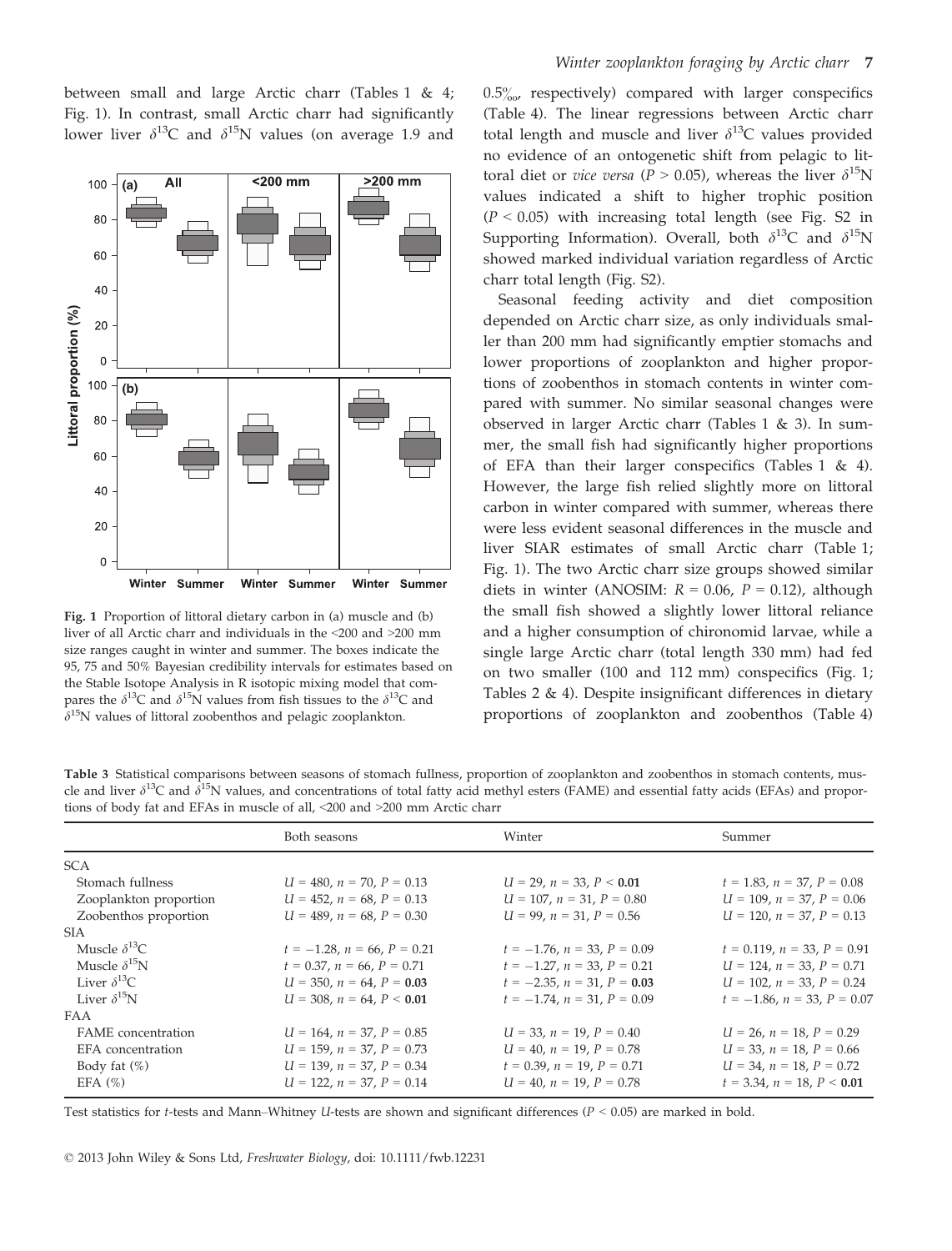and littoral carbon (Fig. 1), the two Arctic charr size groups showed a significant diet segregation ( $R = 0.30$ ,  $P < 0.001$ ) in summer, when small fish fed mainly on cladoceran zooplankton, while larger conspecifics fed on larger prey such as G. lacustris and B. longimanus predatory cladocerans (Table 2). Daphnia umbra, B. longimanus and G. lacustris were the most important prey taxa contributing to the dietary differences between small and



Fig. 2 Fatty acid concentrations (mean  $\pm$  SE) and ratios of  $\omega$ 3 :  $\omega$ 6 and DHA : ARA of (a) Arctic charr caught in winter ( $n = 20$ ) and summer ( $n = 19$ ), and of (b) littoral (zoobenthos,  $n = 8$ ) and pelagic (zooplankton,  $n = 11$ ) food sources sampled in summer 2011 from Lake Saanajärvi. Note the different scales on the (a) and (b) y-axes.

large Arctic charr (SIMPER contributions: 28, 23 and 18%, respectively).

## Qualitative differences between littoral and pelagic food sources

Both littoral and pelagic food sources provided all FAMEs and in higher concentrations than was found in Arctic charr (Fig. 2). Littoral and pelagic food sources did not differ significantly in concentrations of total FAMEs  $(t = 0.99, n = 19, P = 0.34)$  or EFAs  $(U = 21,$  $n = 19$ ,  $P = 0.06$ ), or in percentages of body fat ( $U = 23$ ,  $n = 19$ ,  $P = 0.09$ ). However, the pelagic food sources had significantly higher proportions of EFAs  $(t = 4.86)$ ,  $n = 19$ ,  $P < 0.001$ ) and ratios of  $\omega$ 3 :  $\omega$ 6 (U = 0, n = 19,  $P < 0.001$ ) and DHA : ARA ( $U = 2$ ,  $n = 19$ ,  $P < 0.001$ ) than the littoral prey items (Table 5). All zoobenthos except G. lacustris had lower than detection limit DHA values and thus zero DHA : ARA ratios. G. lacustris had the highest FAME concentrations of the zoobenthos, with concentrations exceeding those of all zooplankton except E. graciloides, which had more than double the FAME and EFA concentrations of all prey items (Table 5). To summarise, the FAA results suggest that both pelagic and littoral food sources can generally provide similar EFAs but pelagic zooplankton and benthic crustaceans may be nutritionally superior prey for fish.

Seasonal FA comparisons were carried out only for zooplankton because no zoobenthos were sampled in winter. Eudiaptomus graciloides had higher FAME and EFA concentrations in summer (mean  $\pm$  SE: FAME:

Table 4 Statistical comparisons between <200 and >200 mm Arctic charr of stomach fullness, proportion of zooplankton and zoobenthos in stomach contents, muscle and liver  $\delta^{13}C$  and  $\delta^{15}N$  values, and concentrations of total fatty acid methyl esters (FAME) and essential fatty acids (EFAs) and proportions of body fat and EFAs in muscle tissue in both seasons and separately in winter and summer

|                        | Both seasons                        | Winter                              | Summer                              |
|------------------------|-------------------------------------|-------------------------------------|-------------------------------------|
| <b>SCA</b>             |                                     |                                     |                                     |
| Stomach fullness       | $U = 480$ , $n = 70$ , $P = 0.13$   | $U = 29$ , $n = 33$ , $P < 0.01$    | $t = 1.83$ , $n = 37$ , $P = 0.08$  |
| Zooplankton proportion | $U = 452$ , $n = 68$ , $P = 0.13$   | $U = 107$ , $n = 31$ , $P = 0.80$   | $U = 109$ , $n = 37$ , $P = 0.06$   |
| Zoobenthos proportion  | $U = 489$ , $n = 68$ , $P = 0.30$   | $U = 99$ , $n = 31$ , $P = 0.56$    | $U = 120$ , $n = 37$ , $P = 0.13$   |
| <b>SIA</b>             |                                     |                                     |                                     |
| Muscle $\delta^{13}C$  | $t = -1.28$ , $n = 66$ , $P = 0.21$ | $t = -1.76$ , $n = 33$ , $P = 0.09$ | $t = 0.119$ , $n = 33$ , $P = 0.91$ |
| Muscle $\delta^{15}N$  | $t = 0.37$ , $n = 66$ , $P = 0.71$  | $t = -1.27$ , $n = 33$ , $P = 0.21$ | $U = 124$ , $n = 33$ , $P = 0.71$   |
| Liver $\delta^{13}$ C  | $U = 350, n = 64, P = 0.03$         | $t = -2.35$ , $n = 31$ , $P = 0.03$ | $U = 102$ , $n = 33$ , $P = 0.24$   |
| Liver $\delta^{15}N$   | $U = 308$ , $n = 64$ , $P < 0.01$   | $t = -1.74$ , $n = 31$ , $P = 0.09$ | $t = -1.86$ , $n = 33$ , $P = 0.07$ |
| FAA                    |                                     |                                     |                                     |
| FAME concentration     | $U = 164$ , $n = 37$ , $P = 0.85$   | $U = 33$ , $n = 19$ , $P = 0.40$    | $U = 26$ , $n = 18$ , $P = 0.29$    |
| EFA concentration      | $U = 159$ , $n = 37$ , $P = 0.73$   | $U = 40$ , $n = 19$ , $P = 0.78$    | $U = 33$ , $n = 18$ , $P = 0.66$    |
| Body fat $(\%)$        | $U = 139, n = 37, P = 0.34$         | $t = 0.39$ , $n = 19$ , $P = 0.71$  | $U = 34$ , $n = 18$ , $P = 0.72$    |
| EFA $(\%)$             | $U = 122$ , $n = 37$ , $P = 0.14$   | $U = 40, n = 19, P = 0.78$          | $t = 3.34$ , $n = 18$ , $P < 0.01$  |
|                        |                                     |                                     |                                     |

Test statistics for *t*-tests and Mann–Whitney U-tests are shown, and significant differences ( $P < 0.05$ ) are marked in bold.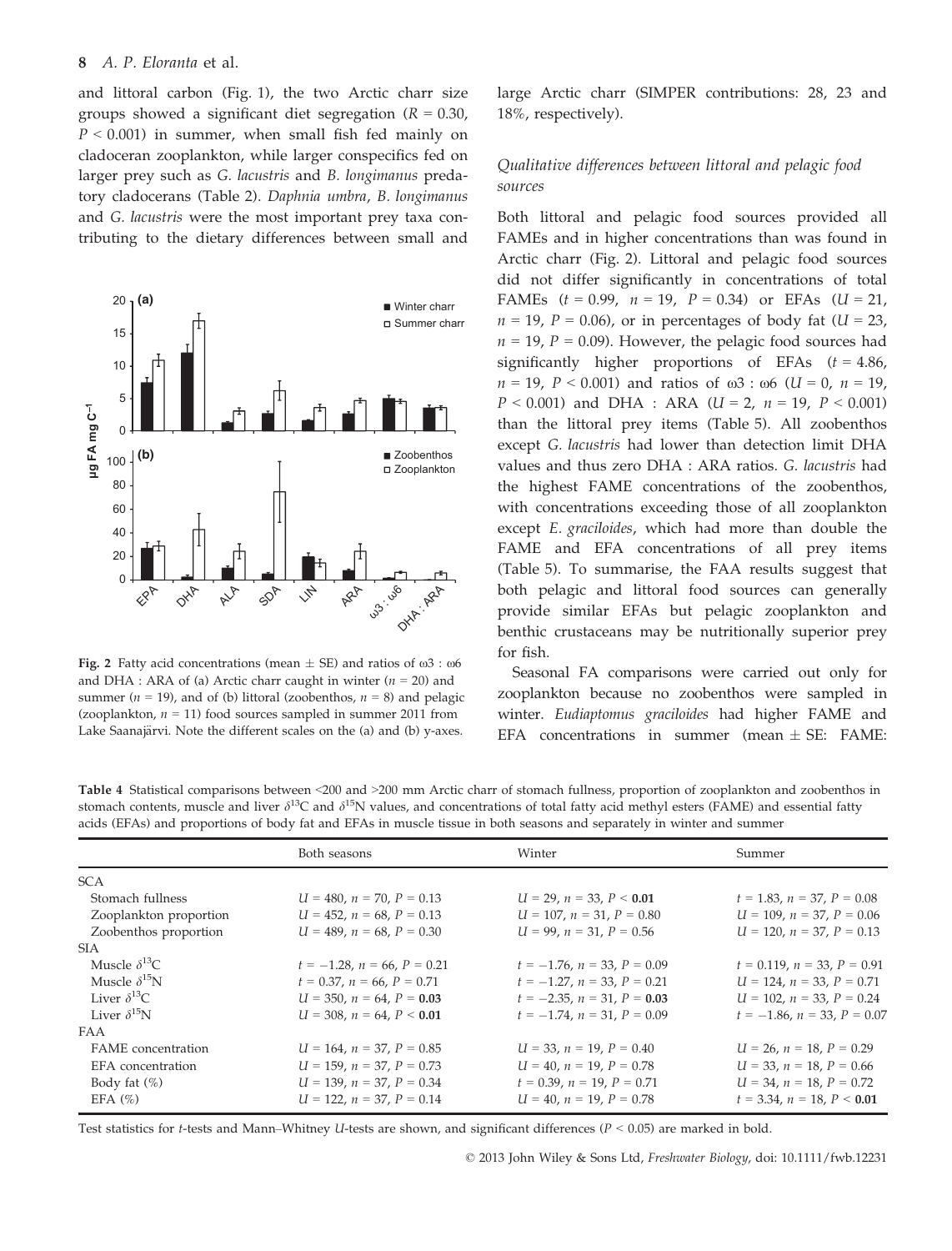|                         | $\it n$        | Proportion (%)<br>Body fat | <b>EFA</b>    | Concentration ( $\mu$ g mg C <sup>-1</sup> )<br><b>FAME</b> | <b>EFA</b>    | Ratio<br>$\omega$ 3: $\omega$ 6 | DHA : ARA      |
|-------------------------|----------------|----------------------------|---------------|-------------------------------------------------------------|---------------|---------------------------------|----------------|
| Pelagic                 | 11             | $34 \pm 0.2$               | $0.5 \pm 0.1$ | $334 \pm 250$                                               | $193 \pm 171$ | $6.6 \pm 2.7$                   | $6.0 \pm 5.2$  |
| Eudiaptomus graciloides | 3              | $67 \pm 0.1$               | $0.6 \pm 0.0$ | $716 \pm 21$                                                | $455 \pm 17$  | $10 \pm 0.1$                    | $13.0 \pm 0.2$ |
| Daphnia umbra           | 2              | 23                         | 0.6           | 243                                                         | 137           | 4.7                             | 1.2            |
| Bythotrephes longimanus |                | 20                         | 0.4           | 186                                                         | 83            | 2.7                             | 0.18           |
| Cyclops abyssorum       |                | 30                         | 0.4           | 317                                                         | 137           | 7.5                             | 5.87           |
| Bosmina sp.             |                | 18                         | 0.4           | 138                                                         | 54            | 3.5                             | 1.0            |
| Rotifera                | $\overline{2}$ | 15                         | 0.5           | 125                                                         | 65            | 7.4                             | 8.8            |
| Littoral                | 8              | $19 \pm 0.1$               | $0.3 \pm 0.1$ | 239<br>$\pm$ 150                                            | $72 \pm 29$   | $1.6 \pm 0.7$                   | $0.2 \pm 0.4$  |
| Gammarus lacustris      | $\overline{2}$ | 31                         | 0.2           | 467                                                         | 105           | 2.4                             | 0.8            |
| Chironomidae            | $\overline{2}$ | 19                         | 0.4           | 224                                                         | 85            | 1.1                             | $\Omega$       |
| Lymnaea sp.             |                | 17                         | 0.3           | 108                                                         | 30            | 1.5                             |                |
| Oligochaeta             |                | 12                         | 0.4           | 127                                                         | 47            | 0.8                             |                |
| Tipulidae               |                | 9                          | 0.4           | 106                                                         | 42            | 1.1                             |                |
| Trichoptera             |                | 16                         | 0.4           | 187                                                         | 76            | 2.7                             |                |

Table 5 Mean  $\pm$  SD percentages of body fat and essential fatty acid (EFA), concentrations of total fatty acid methyl esters (FAME) and EFAs, and ratios of  $ω3$  : ω6 and DHA : ARA in pelagic and littoral prey items sampled from Lake Saanajärvi in summer 2011

 $715 \pm 12$  µg mg C<sup>-1</sup>; EFA:  $455 \pm 10$  µg mg C<sup>-1</sup>) than in winter (570  $\pm$  205 µg mg C<sup>-1</sup>; EFA: 334  $\pm$  132 µg mg C<sup>-1</sup>; see Fig. S3 in Supporting Information). In contrast, D. umbra had almost twice the FAME and EFA concentrations in winter (FAME: 422  $\pm$  26 µg mg C<sup>-1</sup>; EFA: 225  $\pm$  16 µg mg C $^{-1}$ ) than in summer (FAME: 243  $\mu$ g mg C $^{-1}$ ; EFA: 137 µg mg  $C^{-1}$ ). Both species had higher DHA: ARA ratios in summer than in winter (mean  $\pm$  SE: *D. umbra*: 1.2 versus  $0.8 \pm 0.1$ ; E. graciloides:  $12.6 \pm 0.1$  versus  $7.7 \pm 0.3$ ). Eudiaptomus graciloides had also higher  $\omega$ 3 :  $\omega$ 6 ratios in summer than in winter (10.0  $\pm$  0.1 versus 7.3  $\pm$  0.4), while D. umbra had seasonally unvarying  $\omega$ 3 :  $\omega$ 6 ratios (4.7) versus  $4.9 \pm 0.1$ ). To summarise the species-specific seasonal trends, E. graciloides had higher concentrations of DHA and ARA in summer and more than *D. umbra* at any time, while D. umbra had higher concentration of ALA, LIN and EPA in winter (Fig. S3).

## Discussion

Our results show that Arctic charr feed actively on zooplankton in winter, but generally rely more on littoral than on pelagic carbon sources all year round. The seasonal feeding activity and dietary shifts of Arctic charr were partly explained by fish size. Small Arctic charr (<200 mm) shifted to a predominantly zooplanktivorous diet and had significantly fuller stomachs and slightly higher concentrations of EFAs in muscle tissue in summer compared with winter. In contrast, larger (>200 mm) Arctic charr showed less seasonally variable stomach contents, feeding activity and levels of EFAs in muscle. Overall, Arctic charr had significantly higher

© 2013 John Wiley & Sons Ltd, Freshwater Biology, doi: 10.1111/fwb.12231

body fat proportions and total FAME and EFA concentrations in summer, probably due to generally more active feeding and retention of FA for overwintering storage and/or reproduction. The FA analyses indicated that littoral and pelagic food sources provided similar EFAs to Arctic charr and did not differ in body fat or concentrations of total FAMEs and EFAs. However, zooplankton had significantly higher percentages of EFA and ratios of  $\omega$ 3 :  $\omega$ 6 and DHA : ARA and thus were a qualitatively superior food for Arctic charr compared with zoobenthos. FAME concentrations were highest in pelagic E. graciloides copepods and in littoral G. lacustris amphipods, but only the latter was an important food source for Arctic charr.

## Do Arctic charr feed on lipid-rich zooplankton in winter?

Our results provide strong evidence for active feeding of Arctic charr in winter. This is supported by previous field and laboratory studies that showed Arctic charr are well adapted to feed in extremely cold and dark conditions under the winter ice (Klemetsen et al., 2003; Svenning, Klemetsen & Olsen, 2007; Amundsen & Knudsen, 2009; Elliott, 2011; Helland et al., 2011). The FAA data suggest that Saanajärvi Arctic charr gained body fat and retained high concentrations of EFAs in summer, which probably promotes survival through winter. Similar trends were found in overwintering zooplankton (D. umbra and E. graciloides), which had highest lipid concentrations in the month prior to ice cover, with concentration gradually declining throughout winter (Syväranta & Rautio, 2010). The consistently high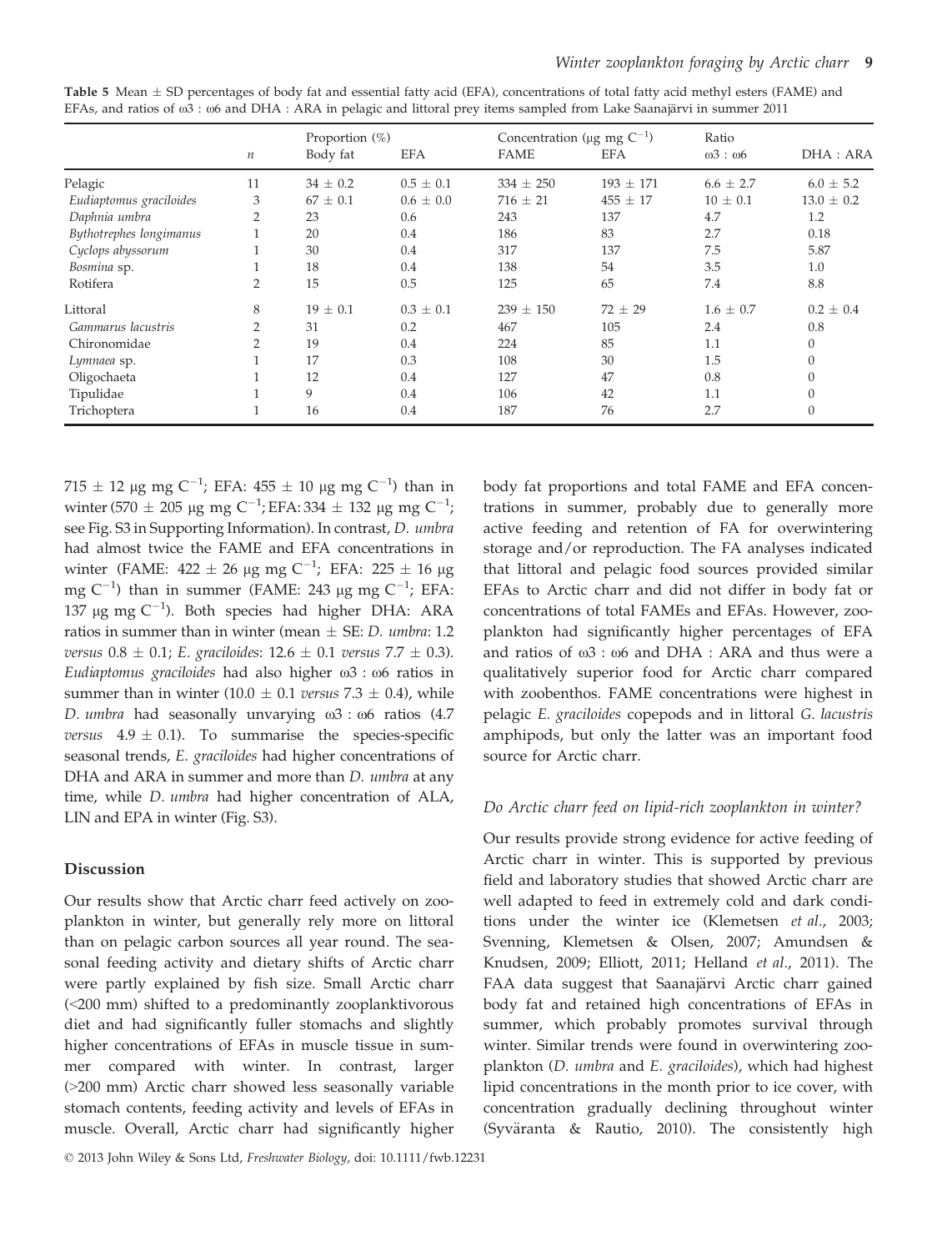amount of EFA (>40%) observed in both seasons and Arctic charr size groups indicates that there is a minimal threshold required to maintain metabolic function independent of external environmental stresses such as food limitation and temperature.

Based on our results from SCA, SIA and FAA, lipidrich zooplankton supplement the predominantly benthivorous winter diet of Arctic charr. Correspondingly, previous studies conducted in Takvatn and Fjellfrøsvatn, northern Norway, have shown that zooplankton can be an important prey in autumn/early winter, especially for small Arctic charr (Klemetsen et al., 2003; Amundsen et al., 2008; Amundsen & Knudsen, 2009). The seasonal shift of Arctic charr to a zooplanktivorous diet in autumn/early winter has been commonly suggested to result from reduced littoral food resources and subsequently increased resource competition in the littoral zone (Amundsen, 1995; Eloranta et al., 2010). Despite the extremely cold and dark conditions, Arctic charr in Saanajärvi were found to be selective in their zooplankton feeding, preying mainly on cladocerans despite the previously observed winter predominance of E. graciloides calanoids (Rautio et al., 2000, 2011). Consistent with previous studies (Smyntek et al., 2008), the FAA data indicated that E. graciloides calanoids have more EFAs than the cladocerans and thus would provide a more nutritious food for fish. Hence, E. graciloides would be an ideal food source for Saanajärvi Arctic charr in both quantity and quality. However, copepods have a superior ability to escape predation by planktivorous fish due to their rapid movements (Kiørboe, 2011). Selective predation of Arctic charr on cladocerans over copepods is a well-reported phenomenon and has in some cases been found to affect zooplankton community composition and size structure (Nilsson & Pejler, 1973; Langeland, 1982; Dahl-Hansen, Rubach & Klemetsen, 1994).

The SIA data indicated minor seasonal changes in the long-term diet or niche width of Arctic charr, while the SCA suggested a shift to a largely zooplanktivorous diet and to a wider dietary niche in summer compared with winter, when Arctic charr stomach contents were dominated by littoral G. lacustris. The high and seasonally invariable littoral reliance of Arctic charr may be due to more efficient energy transfer through the littoral foodweb compartment that results from the larger size of zoobenthos relative to small pelagic zooplankton (Vander Zanden et al., 2006). The apparent seasonal constancy of Arctic charr muscle and liver  $\delta^{13}$ C may also result from the effects of prevailing cold water temperatures on metabolic rate and the associated reduction in

isotopic fractionation in winter. For example, Power, Guiguer & Barton (2003) noted significantly lower carbon fractionation in Daphnia magna raised at lower temperatures and Barnes et al. (2007) have noted similar fractionation effects in fish. Perga & Gerdeaux (2005) studied the seasonal changes in  $\delta^{13}$ C and  $\delta^{15}$ N values of planktivorous whitefish (Coregonus lavaretus) and found that the isotopic composition of liver responded more quickly and consistently to seasonal changes in zooplankton  $\delta^{13}C$  and  $\delta^{15}N$  values compared with muscle tissue that has longer isotopic turnover rates. In addition, they found that the whitefish muscle  $\delta^{13}C$  and  $\delta^{15}N$ values only reflected the main food sources consumed during the spring and summer growth period. Thus, the muscle isotopic composition of Saanajärvi Arctic charr may largely reflect the main dietary sources throughout the open water seasons when most growth occurs (Klemetsen et al., 2003). Consistent with some other studies (Amundsen et al., 2008; Amundsen & Knudsen, 2009), Arctic charr in Saanajärvi have been observed to feed mainly on littoral zoobenthos (particularly chironomid larvae and G. lacustris) from early spring to midsummer (Eloranta et al., 2010), which could largely explain the high  $\delta^{13}$ C values observed here in August 2011. Alternatively, the dominance of littoral carbon in Arctic charr muscle tissue may result from differential allocation of littoral and pelagic food resources as a result of isotopic routing (Wolf, Carleton & Martinez del Rio, 2009; Boecklen et al., 2011). For example, large zoobenthos might provide carbon for growth, while small zooplankton may be more quickly assimilated for basic maintenance. The relatively faster turnover and higher assimilation of pelagic carbon to basic metabolism may also explain the slightly higher isotopic variation and lower  $\delta^{13}$ C and  $\delta^{15}$ N values observed in liver tissue of Saanajärvi Arctic charr.

## Do the diet and fatty acids composition depend on Arctic charr size?

Size is a critical factor for fish foraging behaviour and survival as it affects the size range of potential prey items, competitive dominance, predation risk and metabolic rate (e.g. Werner & Gilliam, 1984; Persson & De Roos, 2007). In some subarctic lakes, small Arctic charr have been shown to face a trade-off between using seasonally abundant zooplankton resources and avoiding predators in the pelagic zone (L'Abée-Lund et al., 1993; Damsgård & Ugedal, 1997). Small Arctic charr also have a higher ratio of energy levels to metabolic rate and thus have a higher risk of winter starvation mortal-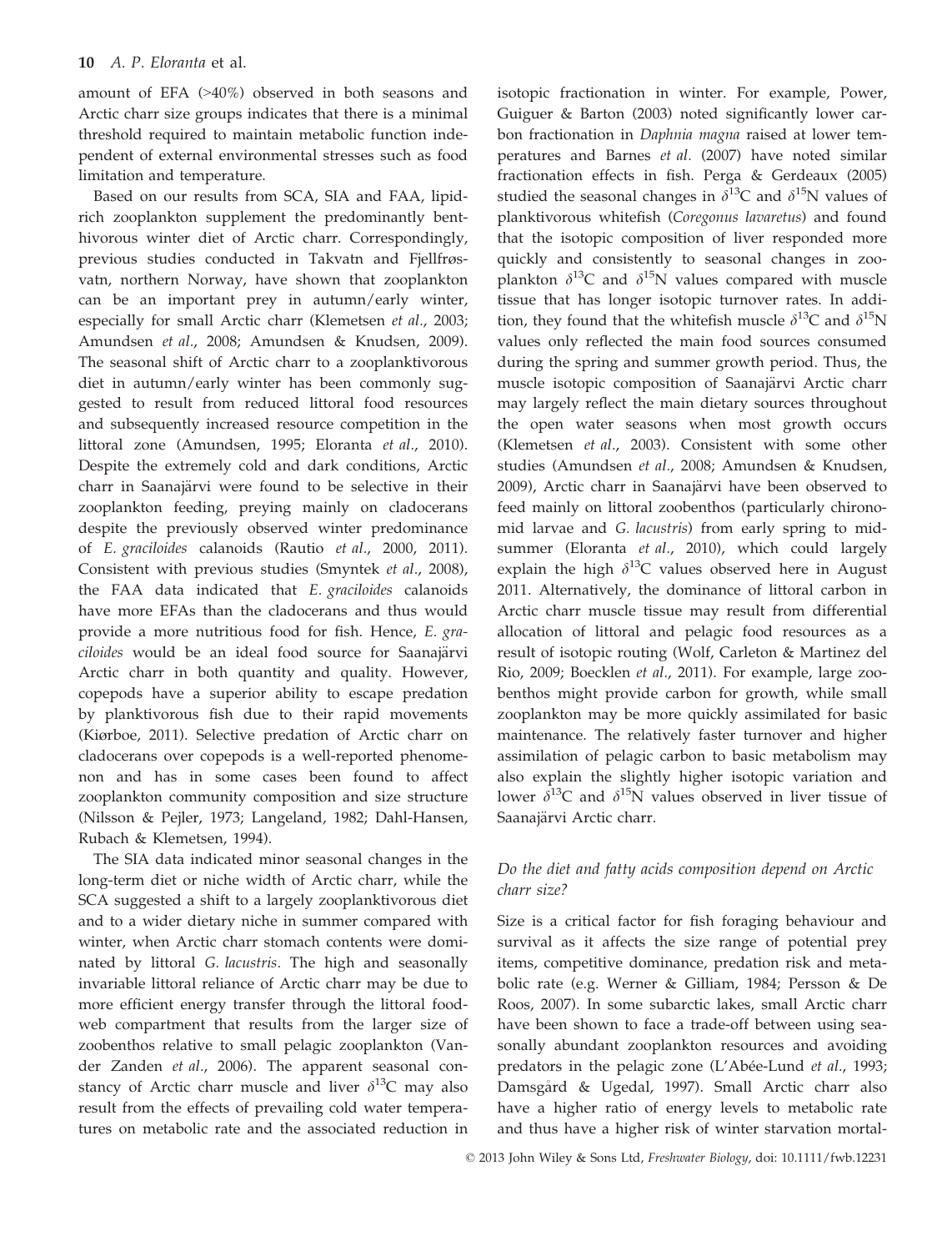ity compared with larger conspecifics (Byström et al., 2006). The results from Saanajärvi suggest that in winter, Arctic charr smaller than 200 mm show a significantly lower feeding activity (emptier stomachs) and a slightly lower concentration of EFAs compared with larger conspecifics or to similar-sized Arctic charr caught in summer. In contrast, larger (>200 mm) Arctic charr showed a less seasonally variable stomach fullness and EFA percentage, suggesting more active foraging throughout the year, possibly due to lower predation risk and competitive superiority over smaller conspecifics. The active winter feeding of larger Arctic charr probably promotes temporally stable isotopic turnover and thus may explain the observed slight seasonal shift in muscle and liver  $\delta^{13}C$  values resulting from a shift from benthivorous winter diet to partial zooplanktivory in summer.

Although the SIA data provided no evidence of ontogenetic dietary shifts or seasonal changes in the longterm diet of smaller Arctic charr, the SCA data indicated a significantly higher consumption of zooplankton in summer. While the noted low abundances of brown trout and cannibalistic Arctic charr may have reduced predation-related risks of zooplankton foraging in Saanajärvi (cf. Eloranta et al., 2010), similar seasonal zooplanktivorous diets in small Arctic charr have been reported elsewhere. For example, small Arctic charr in temperate Loch Ness (Grey et al., 2002), in subarctic Fjellfrøsvatn (Amundsen & Knudsen, 2009) and in high-arctic Linnévatn (Svenning et al., 2007) have been observed to consume zooplankton despite the existence of piscivorous brown trout or cannibalistic Arctic charr. The observed slight increase in liver  $\delta^{15}N$  with Arctic charr size probably results from facultative cannibalism of large individuals (McCarthy et al., 2004; Eloranta et al., 2010), but may also result from foraging on profundal chironomids with elevated  $\delta^{15}N$  values (Sierszen, Peterson & Scharold, 2006). The concurrent increases in zooplanktivory and EFA percentage suggest that small Arctic charr utilise increased pelagic resources in summer to build FA reserves for overwintering. The seasonal dietary shift of smaller fish may also be due to increased competition for littoral food resources that may reach an annual minimum in late summer (Svenning et al., 2007). Nevertheless, the high individual variation observed in Arctic charr stomach contents and  $\delta^{13}C$  and  $\delta^{15}N$  values probably reflects a high degree of individual dietary specialisation within the population, which is commonly suggested to result from strong intraspecific resource competition for limited food resources (Amundsen, 1995; Araújo, Bolnick & Layman, 2011).

## Do littoral and pelagic food sources show qualitative differences?

Littoral production has been shown to dominate both primary production (Vadeboncoeur et al., 2003) and the energy supply to top consumers in clear-water high-latitude lakes (Sierszen et al., 2003; Karlsson & Byström, 2005; Eloranta et al., 2010), where the lack of dissolved nutrients and organic carbon limits phytoplankton growth and simultaneously facilitates the growth of benthic algae. Besides higher benthic primary production, fish may rely upon littoral carbon sources due to the higher efficiency of littoral energy transfer (Hecky & Hesslein, 1995; Vander Zanden et al., 2006, 2011). Moreover, benthic algae may also subsidise the energy sources for pelagic cladocerans as demonstrated by recent field and laboratory studies (Karlsson & Säwström, 2009; Mariash et al., 2011; Cazzanelli et al., 2012). Correspondingly, the SIA results from Saanajärvi show that Arctic charr can be highly dependent on littoral carbon sources throughout the year, but also from year to year (cf. Eloranta et al., 2010). The present FAA data indicate that zoobenthos generally have similar FAME compositions and concentrations but provide EFA in lower proportions than zooplankton. The lower  $ω3$ : ω6 ratios of zoobenthos matches what has been previously reported for deposit-feeding taxa, which generally have lower  $\omega$ 3 :  $\omega$ 6 ratios than taxa feeding on phytoplankton (Ahlgren et al., 2009). Moreover, the low x3 : x6 and DHA : ARA ratios indicate that zoobenthos can also utilise terrestrial food sources (Ahlgren et al., 2009). Of the analysed littoral prey items, G. lacustris had the highest concentrations of total FAMEs and EFAs and thus may play a significant role in Arctic charr survival through the harsh winter conditions. Because of the larger size and similar FAME composition to zooplankton, zoobenthos might be more easily captured under the ice and thus constitute a more energetically profitable prey, particularly for large Arctic charr. For smaller fish, small zooplankton (particularly D. umbra) are apparently profitable prey, probably due to their high amounts of EFAs. However, the results suggest that regardless of season or fish size, pelagic zooplankton overall can be a nutritious food source and subsidise the predominant benthivorous diet of top consumers in high-latitude lakes.

To conclude, generalist Arctic charr have evidently adapted to seasonal fluctuations in food availability and composition (Klemetsen et al., 2003; Svenning et al., 2007; Amundsen & Knudsen, 2009; Eloranta et al., 2010) and thus have potential to act as important links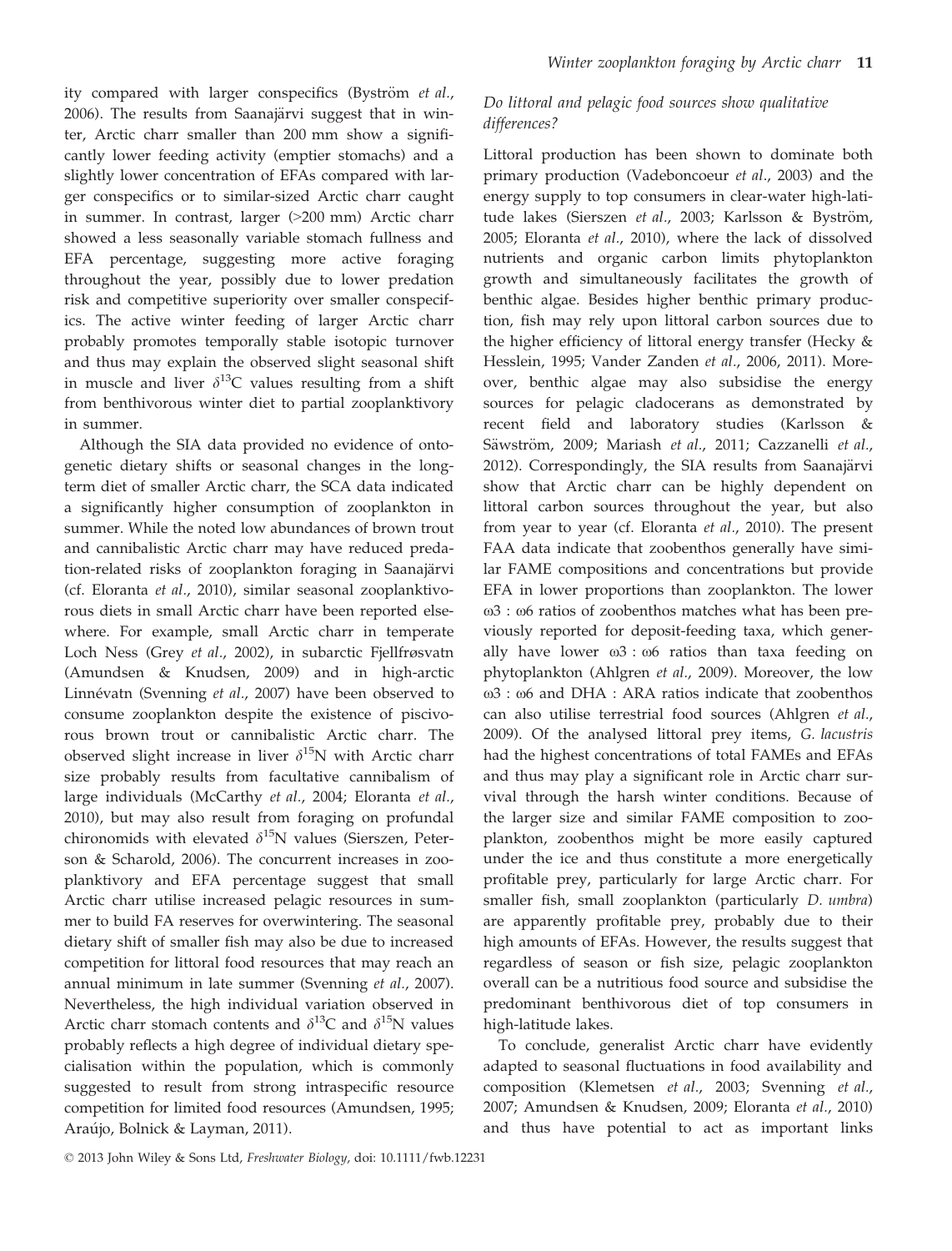between littoral and pelagic habitats and food-web compartments in high-latitude lakes (cf. Schindler & Scheuerell, 2002; Vander Zanden & Vadeboncoeur, 2002). The dietary plasticity of Arctic charr probably alleviates oscillations in littoral and pelagic trophic pathways (Vadeboncoeur et al., 2005; Rooney et al., 2006; Kratina et al., 2012), whereas the high individual variation in foraging behaviour decreases intraspecific competition within the Arctic charr populations (Amundsen, 1995; Araújo et al., 2011). The results demonstrate that littoral and pelagic habitats and food-web compartments are highly integrated and can act as important sources of carbon and physiologically important fatty acids, supporting top consumers in high-latitude lakes.

#### Acknowledgments

The Kilpisjärvi Biological station is thanked for logistical support during winter fish sampling and facilities for summer-time field work. We also thank participants in the Arctic Limnology field course for their valuable help. This study was supported by personal grants to APE from the Jenny and Antti Wihuri, the Ella and Georg Ehrnrooth and the Ellen and Artturi Nyyssönen foundation. HM and MR were funded by the Academy of Finland project #140775 and NSERC. MP was funded by NSERC and ArcticNet.

#### References

- Ahlgren G., Vrede T. & Goedkoop W. (2009) Fatty acid ratios in freshwater fish, zooplankton, and zoobenthos – are there specific optima? In: Lipids in Aquatic Ecosystems (Eds M. Arts, M.T. Brett & M.J. Kainz), pp. 147–178. Springer, New York.
- Amundsen P.-A. (1995) Feeding strategy of Arctic charr (Salvelinus alpinus): general opportunist, but individual specialist. Nordic Journal of Freshwater Research, 71, 150–156.
- Amundsen P.-A., Gabler H.-M. & Staldvik F.J. (1996) A new approach to graphical analysis of feeding strategy from stomach contents data –modification of the Costello (1990) method. Journal of Fish Biology, 48, 607–614.
- Amundsen P.-A. & Knudsen R. (2009) Winter ecology of Arctic charr (Salvelinus alpinus) and brown trout (Salmo trutta) in a subarctic lake, Norway. Aquatic Ecology, 43, 765–775.
- Amundsen P.-A., Knudsen R. & Klemetsen A. (2008) Seasonal and ontogenetic variations in resource use by two sympatric Arctic charr morphs. Environmental Biology of Fishes, 83, 45–55.
- Araújo M.S., Bolnick D.I. & Layman C.A. (2011) The ecological causes of individual specialization. Ecology Letters, 14, 948–958.
- Ask J., Karlsson J., Persson L., Ask P., Byström P. & Jansson M. (2009) Whole-lake estimates of carbon flux through algae and bacteria in benthic and pelagic habitat of clearwater lakes. Ecology, 90, 1923–1932.
- Barnes C., Sweeting C.J., Jennings S., Barry J.T. & Polunin N.V. (2007) Effect of temperature and ration size on carbon and nitrogen stable isotope trophic fractionation. Functional Ecology, 21, 356–362.
- Boecklen W.J., Yarnes C.T., Cook B.A. & James A.C. (2011) On the use of stable isotopes in trophic ecology. Annual Review of Ecology, Evolution and Systematics, 42, 411–440.
- Brett M.T., Kainz M.J., Taipale S.J. & Seshan H. (2009) Crustacean zooplankton fatty acid composition. In: Lipids in Aquatic Ecosystems (Eds M. Arts, M.T. Brett & M.J. Kainz), pp. 115–146. Springer, New York.
- Byström P., Anderson J., Kiessling A. & Eriksson L.-O. (2006) Size and temperature dependent foraging capacities and metabolism: consequences of winter starvation mortality in fish. Oikos, 115, 43–52.
- Cazzanelli M., Forsström L., Rautio M., Michelsen A. & Christoffersen K.S. (2012) Benthic resources are the key to Daphnia middendorffiana survival in a high arctic pond. Freshwater Biology, 57, 541–551.
- Dahl-Hansen G.A.P., Rubach S.H. & Klemetsen A. (1994) Selective predation by pelagic Arctic charr on crustacean plankton in Takvatn, northern Norway, before and after mass removal of Arctic charr. Transactions of the American Fisheries Society, 123, 385–394.
- Damsgard B. & Ugedal O. (1997) The influence of predation risk on habitat selection and food intake by Arctic charr, Salvelinus alpinus (L.). Ecology of Freshwater Fish, 6, 95-101.
- Davis A.M., Blanchette M.L., Pusey B.J., Jardine T.D. & Pearson R.G. (2012) Gut content and stable isotope analyses provide complementary understanding of ontogenetic dietary shifts and trophic relationships among fishes in a tropical river. Freshwater Biology, 57, 2156–2172.
- Elliott J.M. (2011) A comparative study of the relationship between light intensity and feeding ability in brown trout (Salmo trutta) and Arctic charr (Salvelinus alpinus). Freshwater Biology, 56, 1962–1972.
- Eloranta A.P., Kahilainen K.K. & Jones R.I. (2010) Seasonal and ontogenetic shifts in the diet of Arctic charr Salvelinus alpinus in a subarctic lake. Journal of Fish Biology, 77, 80–97.
- Eloranta A.P., Knudsen R. & Amundsen P.-A. (2013) Niche segregation of coexisting Arctic charr (Salvelinus alpinus) and brown trout (Salmo trutta) constrains food web coupling in subarctic lakes. Freshwater Biology, 58, 207–221.
- Fagan K.-A., Koops K.A., Arts M.T. & Power M. (2011) Assessing the utility of C:N ratios for predicting lipid content in fishes. Canadian Journal of Fisheries and Aquatic Sciences, 68, 374–385.
- Forsström L., Sorvari S., Korhola A. & Rautio M. (2005) Seasonality of phytoplankton in subarctic Lake Saanajärvi in NW Finnish Lapland. Polar Biology, 28, 846–861.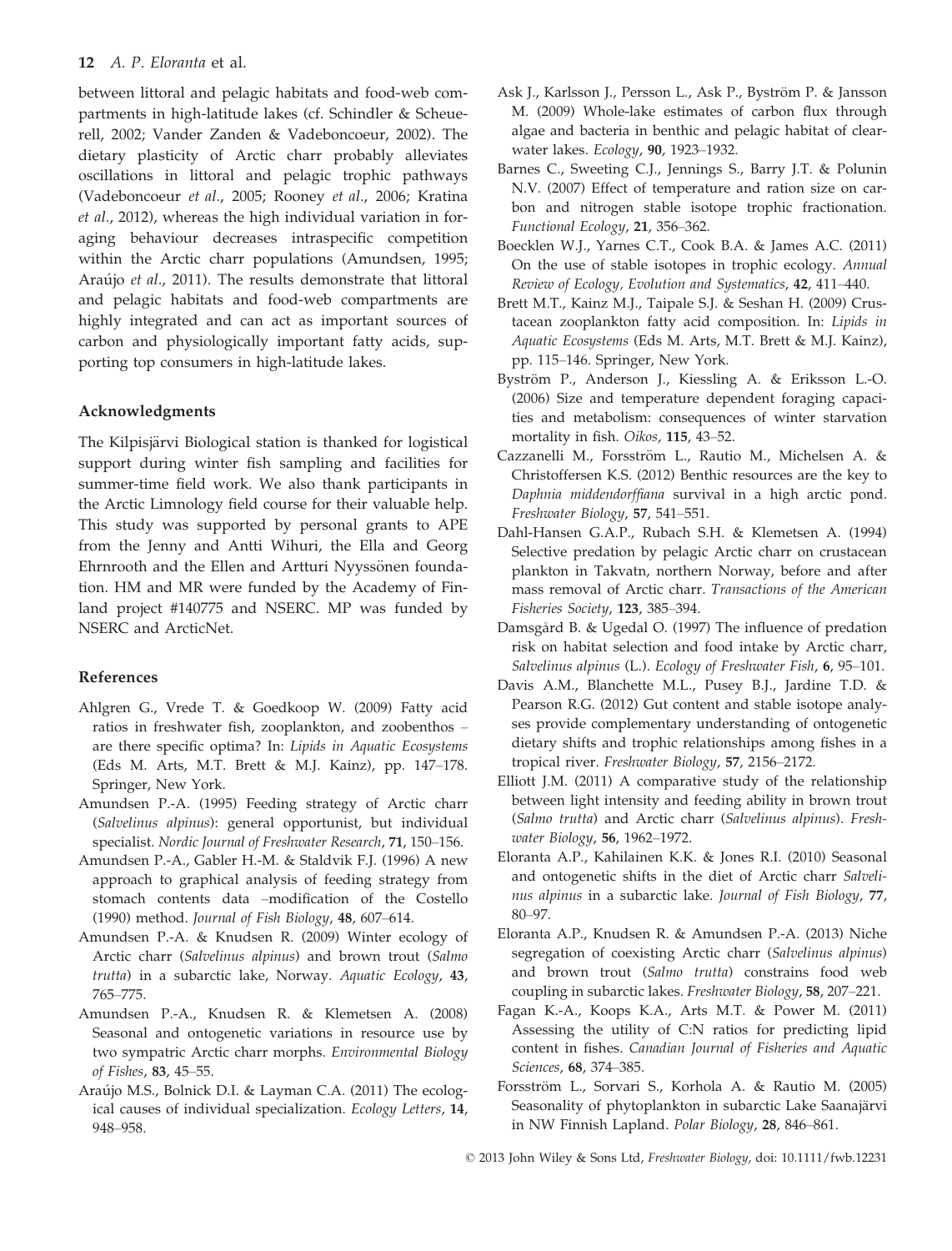- George D.G. & Hewitt D.P. (1999) The influence of year-toyear variations in winter weather on the dynamics of Daphnia and Eudiaptomus in Esthwaite Water, Cumbria. Functional Ecology, 13, 45–54.
- Glaholt S.P. & Vanni M.J. (2005) Ecological responses to simulated benthic-derived nutrient subsidies mediated by omnivorous fish. Freshwater Biology, 50, 1864–1881.
- Grey J., Thackeray S.J., Jones R.I. & Shine A. (2002) Ferox Trout (Salmo trutta) as 'Russian dolls': complementary gut content and stable isotope analyses of the Loch Ness foodweb. Freshwater Biology, 47, 1235–1243.
- Hammer Ø., Harper D.A.T. & Ryan P.D. (2001) PAST: paleontological statistics software package for education and data analysis. Palaentologia Electronica, 4, 1–9.
- Hecky R.E. & Hesslein R.H. (1995) Contributions of benthic algae to lake food webs as revealed by stable isotope analysis. Journal of the North American Benthological Society, 14, 631–653.
- Helland I.P., Finstad A.G., Forseth T., Hesthagen T. & Ugedal O. (2011) Ice-cover effects on competitive interactions between two fish species. Journal of Animal Ecology, 80, 539–547.
- Iverson S.J. (2009) Tracing aquatic food webs using fatty acids: from qualitative indicators to quantitative determination. In: Lipids in Aquatic Ecosystems (Eds M. Arts, M.T. Brett & M.J. Kainz), pp. 281–308. Springer, New York.
- Jackson A.L., Inger R., Parnell A.C. & Bearhop S. (2011) Comparing isotopic niche widths among and within communities: SIBER – Stable Isotope Bayesian Ellipses in R. Journal of Animal Ecology, 80, 595–602.
- Jeppesen E., Jensen J.P., Jensen C., Faafeng B., Hessen D.O., Søndergaard M. et al. (2003) The impact of nutrient state and lake depth on top-down control in the pelagic zone of lakes: a study of 466 lakes from the temperate zone to the Arctic. Ecosystems, 6, 313–325.
- Karlsson J. & Byström P. (2005) Littoral energy mobilization dominates the energy supply for top consumers in subarctic lakes. Limnology and Oceanography, 50, 538–543.
- Karlsson J. & Säwström C. (2009) Benthic algae can support zooplankton growth during winter in a clear-water lake. Oikos, 118, 539–544.
- Kiørboe T. (2011) What makes pelagic copepods so successful? Journal of Plankton Research, 33, 677–685.
- Klemetsen A., Knudsen R., Staldvik F.J. & Amundsen P.-A. (2003) Habitat, diet and food assimilation of Arctic charr under the winter ice in two subarctic lakes. Journal of Fish Biology, 62, 1082–1098.
- Kratina P., LeCraw R.M., Ingram T. & Arnholt B.R. (2012) Stability and persistence of food webs with omnivory: is there a general pattern? Ecosphere, 3, 1–18.
- L'Abée-Lund J.H., Langeland A., Jonsson B. & Ugedal O. (1993) Spatial segregation by age and size in Arctic charr: a trade-off between feeding possibility and risk of predation. Journal of Animal Ecology, 62, 160-168.
- Langeland A. (1982) Interactions between zooplankton and fish in a fertilized lake. Holarctic Ecology, 5, 273–310.
- Lee R.F., Hagen W. & Kattner G. (2006) Lipid storage in marine zooplankton. Marine Ecology Progress Series, 307, 273–306.
- Levins R. (1968) Evolution in Changing Environments: Some Theoretical Explorations. Princeton University Press, New Jersey.
- Mariash H.L. (2012) Seasonal Feeding Strategies of Subarctic Zooplankton. PhD Thesis, University of Jyväskylä, Jyväskylä.
- Mariash H.L., Cazzanelli M., Kainz M.J. & Rautio M. (2011) Food sources and lipid retention of zooplankton in subarctic ponds. Freshwater Biology, 56, 1850–1862.
- McCarthy I.D., Fraser D., Waldron S. & Adams C.E. (2004) A stable isotope analysis of trophic polymorphism among Arctic charr from Loch Ericht, Scotland. Journal of Fish Biology, 65, 1140–1435.
- Nilsson N.-A. & Pejler B. (1973) On the relation between fish fauna and zooplankton composition in North Swedish lakes. Report of the Institute of Freshwater Research, Drottningholm, 53, 51–77.
- Parnell A.C., Inger R., Bearhop S. & Jackson A.L. (2010) Source partitioning using stable isotopes: coping with too much variation. PLoS ONE, 5, e9672.
- Perga M.E. & Gerdeaux D. (2005) 'Are fish what they eat' all year round? Oecologia, 144, 598–606.
- Persson L. & De Roos A.M. (2007) Interplay between individual growth and population feedbacks shapes bodysize distributions. In: Body Size: The Structure and Function of Aquatic Ecosystems (Eds A.G. Hildrew, D. Raffaelli & R. Edmonds-Brown), pp. 225–244. Cambridge University Press, Cambridge.
- Post D.M. (2002) Using stable isotopes to estimate trophic position: models, methods, and assumptions. Ecology, 83, 703–718.
- Power M., Guiguer K.R.R.A. & Barton D.R. (2003) Effects of temperature on isotopic enrichment in Daphnia magna: implication for aquatic food-web studies. Rapid Communications in Mass Spectrometry, 17, 1619–1625.
- Power M., Reist J.D. & Dempson J.B. (2008) Fish in high-latitude Arctic lakes. In: Polar Lakes and Rivers: Limnology of Arctic and Antarctic Aquatic Ecosystems (Eds W.F. Vincent & J. Laybourn-Parry), pp. 249–268. Oxford University Press, New York.
- Premke K., Karlsson J., Steger K., Gudasz C., von Wachenfeldt E. & Trandvik L.J. (2010) Stable isotope analysis of benthic fauna and their food sources in boreal lakes. Journal of North American Benthological Society, 29, 1339–1348.
- R Development Core Team (2012) R: A Language and Environment for Statistical Computing. R Foundation for Statistical Computing, Vienna, Austria. ISBN 3-900051-07-0, URL http://www.R-project.org.
- Rautio M., Mariash H. & Forsström L. (2011) Seasonal shifts between autochthonous and allochthonous carbon
- © 2013 John Wiley & Sons Ltd, Freshwater Biology, doi: 10.1111/fwb.12231